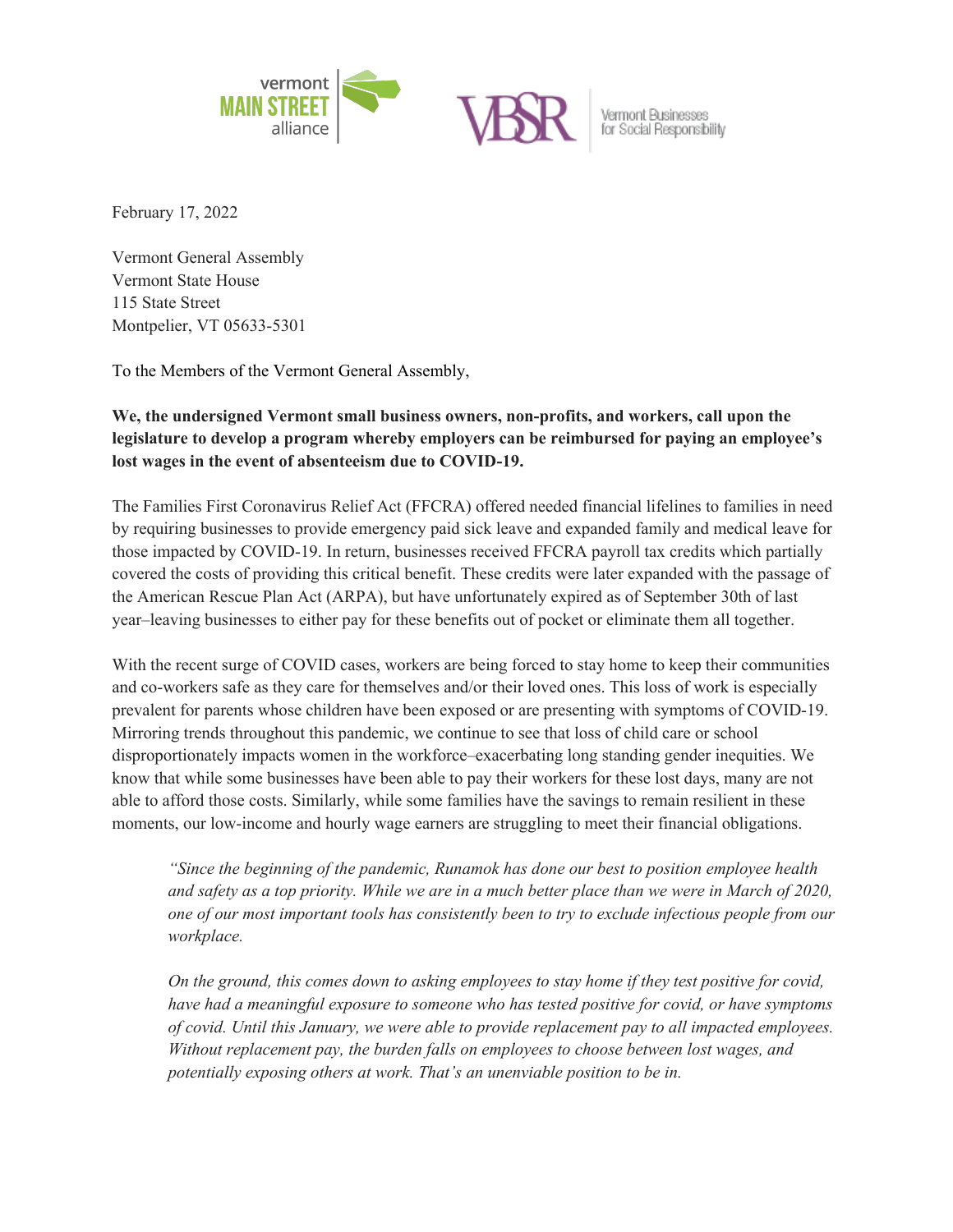*The Families First Coronavirus Relief Act (FFCRA) helped us to do this by reimbursing our company for a sizable portion of this expense. With that in mind, when FFCRA funding ran out in September of 2021, we attempted to fund worker replacement pay on our own. With the recent increase in infections, we have had to change our policy as we are no longer able to manage the cost." –Eric Sorkin, Runamok Maple, Fairfax, VT*

**As the legislature considers long term solutions that help to address our workforce challenges, including critical investments in child care, housing, transportation and climate, we ask that you also address the urgent needs of workers and small businesses by establishing a Vermont COVID-19 Worker Relief Fund, that would essentially act as a state-based FFCRA program, to help both workers and small business remain financially resilient during these challenging times.**

**In shaping this program, we urge you to consider the following to ensure that this benefit is as robust, equitable, and accessible as possible:** 

- Wage replacement that is commensurate with the need of every day Vermonters
- Wage replacement for workers who need to care for themselves or a family member or care for a child who has lost child care or school for COVID-related reasons
- Wage replacement to support the retroactive reimbursement of wages for workers who experienced losses during the height of the Omicron surge
- Monthly reimbursement to employers as quarterly reimbursement puts an undue burden on the employer and the employee
- In light of the urgent needs of Vermonters, implement this program "Upon Passage", or within 30 days, rather than the start of the fiscal year
- Inclusive Family Definition to include one's chosen family
- Eligibility for sole-proprietors With over 60,000 sole-proprietors in Vermont, we know that throughout the pandemic, this group of small business owners were often delayed or completely left out of receiving COVID relief. We must ensure that these business owners are included in this program.

The final rule from the US Treasury detailing the allowable uses of ARPA dollars clarifies that said funds can be used for the purposes of creating, expanding, or funding paid sick and paid family and medical leave programs, as cited here. With the FFCRA tax credits now expired and the continued community exposure to COVID-19, we strongly support this timely and targeted support program, as it will undoubtedly help to level the economic playing field and ensure that all workers and all small businesses have the financial resiliency to put health and safety first.

Respectfully submitted:

| Arlington    | Manchester Hot Glass      |
|--------------|---------------------------|
| Barre        | The Vermont Foodbank      |
| <b>Barre</b> | Capstone Community Action |

## **Small Business and Non-Profit Signees:**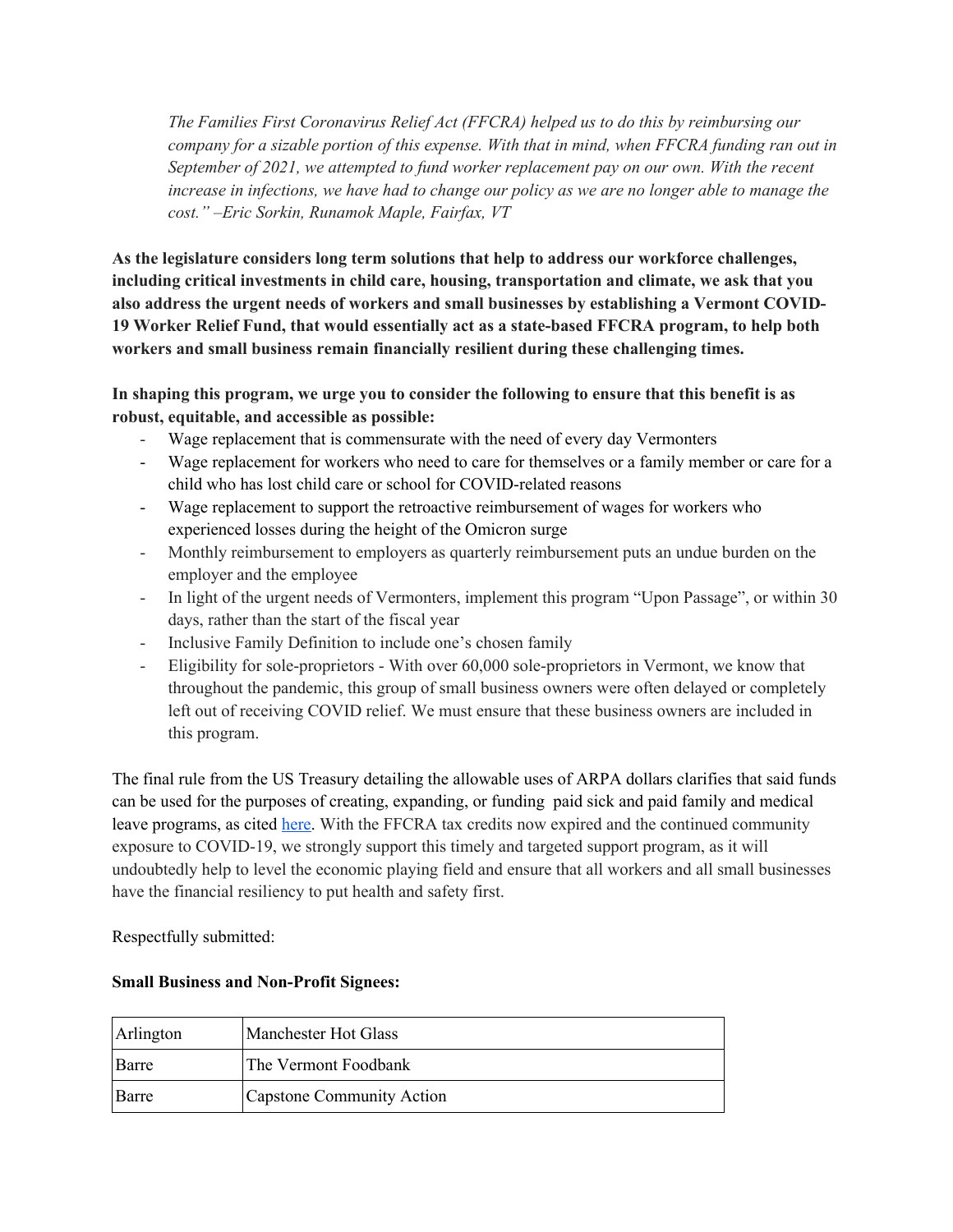| Bennington         | <b>United Counseling Service</b>                                 |
|--------------------|------------------------------------------------------------------|
| Bennington         | <b>Sunrise Family Resource Center</b>                            |
| <b>Brattleboro</b> | The One Cat                                                      |
| <b>Brattleboro</b> | Shapeshifters                                                    |
| <b>Brattleboro</b> | Austin Design Inc                                                |
| <b>Brattleboro</b> | High Five Adventure Learning Center Inc                          |
| <b>Brattleboro</b> | <b>Blue Moose Italian Eatery</b>                                 |
| <b>Brattleboro</b> | <b>Early Education Services</b>                                  |
| <b>Brattleboro</b> | Amanda Witman Consulting                                         |
| Burlington         | Marketing Partners Inc                                           |
| Burlington         | McHolbe-Noonan Corporation                                       |
| Burlington         | <b>Outdoor Gear Exchange</b>                                     |
| Burlington         | Phoenix Books                                                    |
| Burlington         | <b>REV</b>                                                       |
| Burlington         | Main Street Alliance of Vermont                                  |
| Burlington         | <b>Knead Bakery</b>                                              |
| Burlington         | Sweet Basil Cards, Owner, & HANDS, Executive Director            |
| Burlington         | Community of Vermont Elders / Vermont Kin as Parents             |
| Burlington         | <b>Operations Pluis</b>                                          |
| Burlington         | Burlington Children's Space                                      |
| Burlington         | Sports & Fitness Edge Kids & Fitness                             |
| Burlington         | <b>Emily Eley Coaching</b>                                       |
| Burlington         | All Heart Inspirations, LLC                                      |
| Burlington         | Sweet Basil Cards (Sole Proprietor) & HANDS (Executive Director) |
| Burlington         | Vermont Interfaith Action                                        |
| Burlington         | At the Root                                                      |
| Burlington         | Wingspan Studio                                                  |
| Burlington         | Vermont Businesses for Social Responsibility                     |
| Charlotte          | J.Scott Marketing                                                |
| Charlotte          | Church Hill Landscapes, Inc.                                     |
| Colchester         | Early Years Child Development Center                             |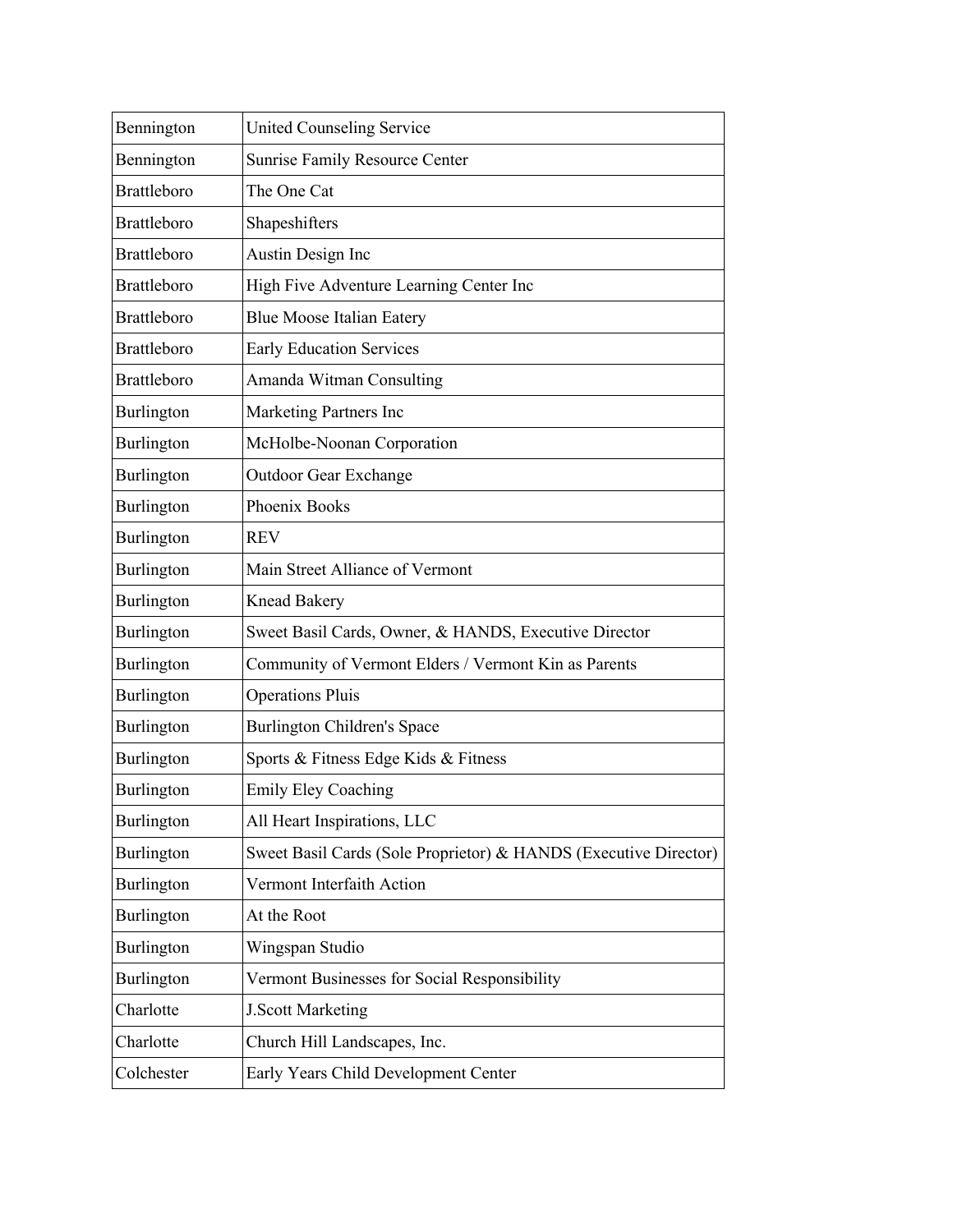| Colchester            | Early Learning Center, Inc                    |
|-----------------------|-----------------------------------------------|
| Colchester            | Planned Parenthood of Northern New England    |
| Dummerston            | <b>Advanced Skin Care Soultions</b>           |
| Elmore                | Lamoille Community Food Share                 |
| Essex Jct             | Vermont Tent Company                          |
| <b>Essex Junction</b> | <b>Element Nail Salon</b>                     |
| <b>Essex Junction</b> | Frog & Toad Child Care & Learning Center, LLC |
| Fairfax               | Runamok Maple                                 |
| Fairlee               | Vermont Be True, Inc                          |
| <b>Grand Isle</b>     | little Feats & little Feats Too               |
| Guilford              | Guilford Cares Inc.                           |
| Hinesburg             | <b>First Roots - Wild Roots</b>               |
| Huntington            | Minds of Autism                               |
| Jericho               | Little Patakha                                |
| Johnson               | Vermont Electric Cooperative                  |
| Killington            | Trailside Inn                                 |
| Lyndonville           | Mels                                          |
| Middlebury            | Addison County Parent/Child Center            |
| Middlebury            | <b>First Roots Wild Roots</b>                 |
| Middlebury            | American Flatbread Middlebury Hearth          |
| Middlebury            | Mary Johnson Children's Center                |
| Middlesex             | <b>Vermont Outdoor Business Alliance</b>      |
| Middlesex             | Red Hen Baking Co.                            |
| Middlesex             | Red Hen Baking Co                             |
| Milton                | Premier Entertainment & Events LLC            |
| Milton                | Milton Family Community Center                |
| Milton                | Milton's Elite Childcare                      |
| Milton                | Little One's University                       |
| Montpelier            | <b>Action Circles</b>                         |
| Montpelier            | <b>VSECU</b>                                  |
| Montpelier            | Family Center of Washington County            |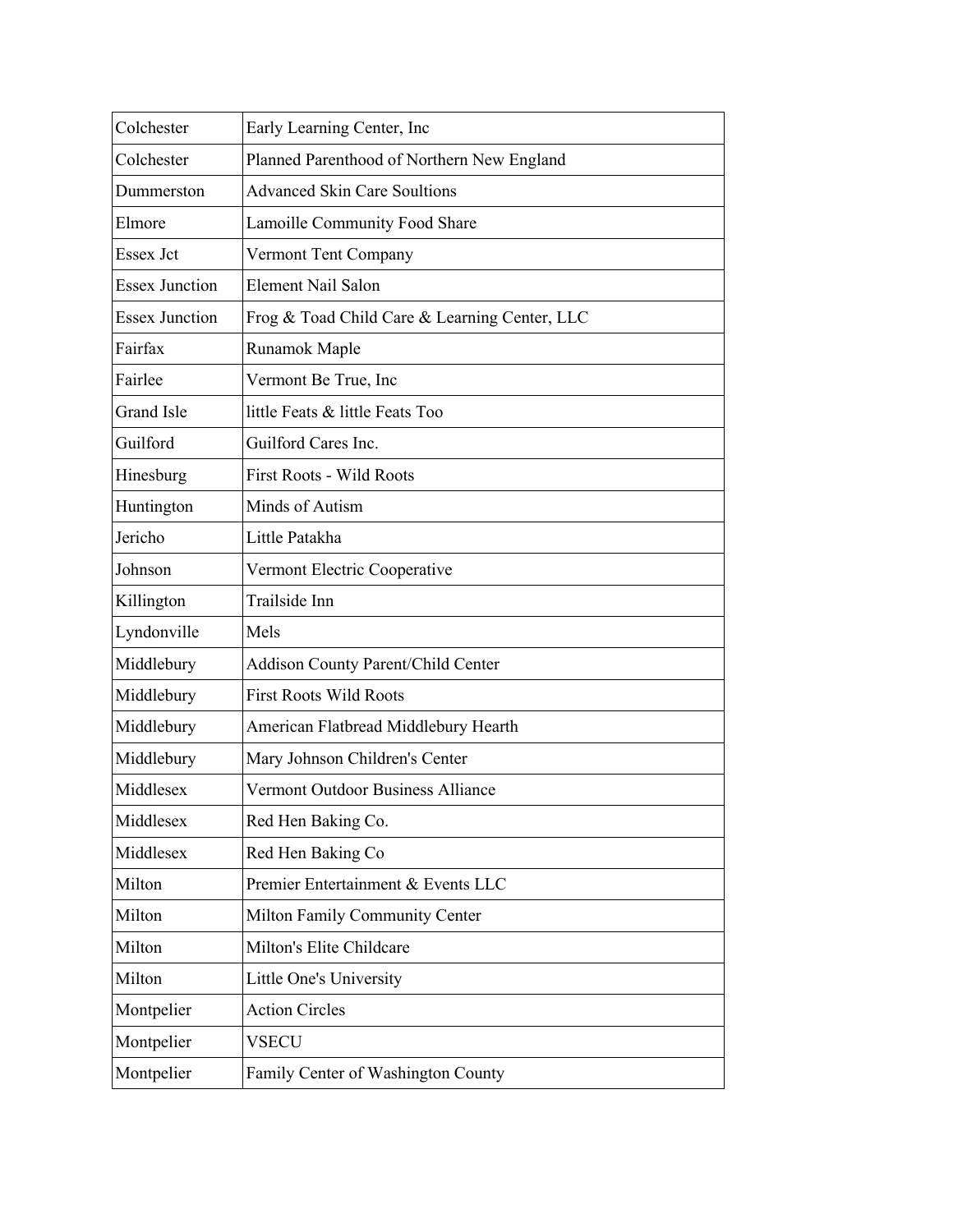| Montpelier       | Vermont Arts Council                                                |
|------------------|---------------------------------------------------------------------|
| Montpelier       | Vermont Network Against Domestic and Sexual Violence                |
| Montpelier       | Turtle Island Children's Center                                     |
| Montpelier       | Vermont Early Childhood Advocacy Alliance                           |
| Montpellier      | Emerge with Amy LePage                                              |
| Morrisville      | Nectar & Root, LLC                                                  |
|                  | North Springfield Springfield Area Parent Child Center              |
| Northfield       | TheaterEngine                                                       |
| Plainfield       | EmpowR                                                              |
| Plainfield       | kwall yoga                                                          |
| Putney           | Lucas Willson Acres, LLC                                            |
| Quechee          | Law Offices of Susan M. Buckholz P.C.                               |
| Randolph         | Vermont Glove                                                       |
| Richmond         | Our Community Cares Camp, Inc                                       |
| Richmond         | Carroll Photos, LLC                                                 |
| Rutland          | <b>Beyond Woodworks</b>                                             |
| Saint Albans     | Groennfell Meadery                                                  |
| Saint Albans     | Vermont Parent Child Center Network                                 |
| Saint Johnsbury  | Whirligig Brewing                                                   |
| Shelburne        | Wayfinder Wellness and Physical Therapy                             |
| Shelburne        | Shelburne Nursery School                                            |
| South Burlington | <b>Working Fields</b>                                               |
| South Burlington | United Way of Northwest Vermont (& Common Good Vermont)             |
| South Burlington | Twin Oaks Kids & Fitness AKA: Kids & Fitness of South<br>Burlington |
| Springfield      | <b>LH Post Massage Therapy</b>                                      |
| Stowe            | Solstice Venture LLC                                                |
| Stowe            | BunyaBunya                                                          |
| Stowe            | The Twelfth Step, LLC dba Well Heeled                               |
| <b>Stowe</b>     | <b>EnRoute Consulting</b>                                           |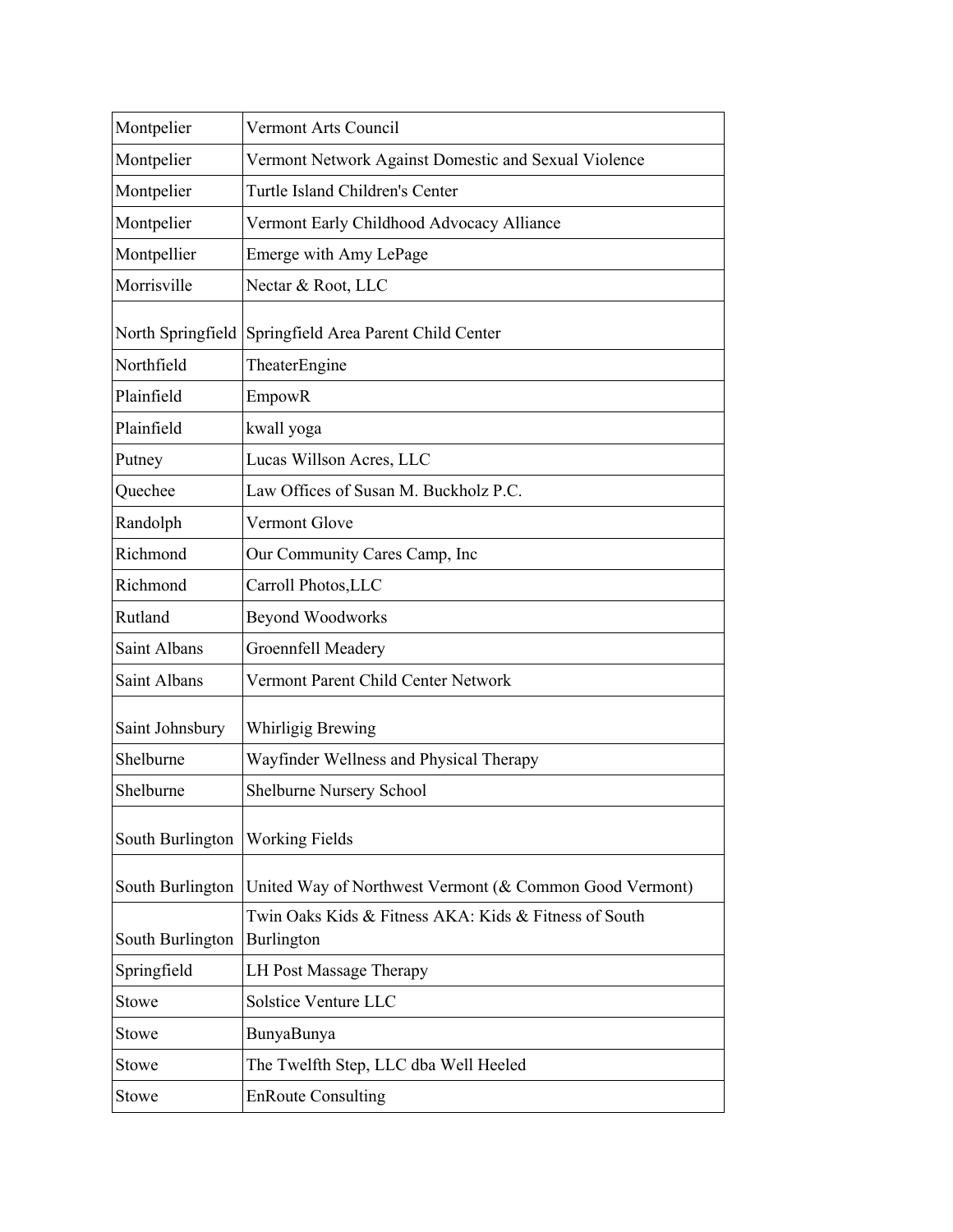| Stowe                          | <b>Apple Tree Learning Centers</b>               |
|--------------------------------|--------------------------------------------------|
| Stowe                          | Round Hearth Cafe and Marketplace                |
| Stowe                          | Leaves of Change VT                              |
| <b>Stowe</b>                   | <b>Stowe Cider</b>                               |
| Stowe                          | Cork                                             |
| Stowe                          | PK Coffee                                        |
| Vergennes                      | <b>Better World Creative</b>                     |
| Vergennes                      | 3 Squares Cafe                                   |
| Vergennes                      | John Graham Housing & Services                   |
| Vergennes                      | <b>Adventure Dinner</b>                          |
| Waterbury                      | <b>Open Community Acupuncture</b>                |
| Waterbury                      | Edgeworks Creative, LLC                          |
| Waterbury                      | Villa Ausblick LLC                               |
|                                | Waterbury Center Stowe Street Cafe               |
| Westford                       | <b>Williston Enrichment Center</b>               |
| Westford                       | The Barn School                                  |
| Westminster                    | Vermont Chiropractic & Wellness                  |
| <b>White River</b><br>Junction | Hanover Co-op Food Stores & Auto Service Centers |
| <b>White River</b><br>Junction | <b>Piecemeal Pies</b>                            |
| White River<br>Junction        | Petals                                           |
| Williston                      | EJ's Kids Klub, Inc.                             |
| Williston                      | Children Unlimited                               |
| Williston                      | Vermont Family Network, Inc.                     |
| Winooski                       | Kat Whitledge Basics & Bespoke                   |
| Winooski                       | <b>Offbeat Creemee</b>                           |

## **WORKER SIGN ONS:**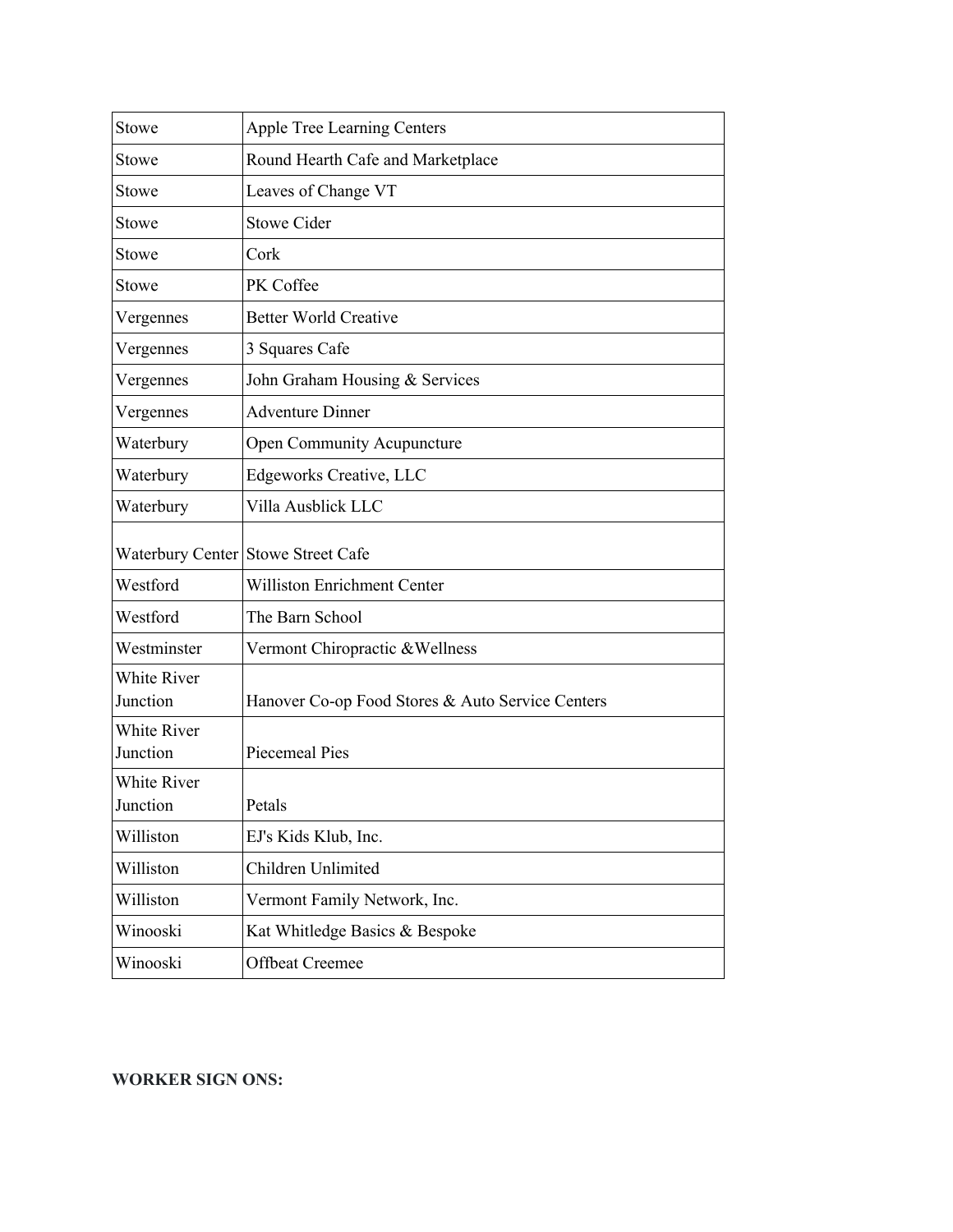| Alburgh            | Dorothy Hilliker          |
|--------------------|---------------------------|
| Alburgh            | Matthew Lawrence LeFluer  |
| Bakersfield        | Jeff Mitchell             |
| Bakersfield        | Kevin Stetz               |
| Barre              | Anne Kristy Rivera        |
| Barre              | Candy Hough               |
| Barre              | Patrick Mahoney           |
| Barre              | Stacia Wright             |
| Barre              | Darian Magner             |
| Bennington         | Cara DeAngelo             |
| Bennington         | Gail                      |
| Bennington         | Kristen Olmstead          |
| Bennington         | Camille Kauffman          |
| Berlin             | Hannah Conner             |
| Berlin             | <b>Brooke Cyr</b>         |
| Bolton             | Stephanie Jacobs          |
| <b>Bolton</b>      | Terri Schulta             |
| Bomoseen           | Katie Crowley             |
| <b>Bradford</b>    | Lisa Ellis                |
| <b>Brandon</b>     | Alyssa Hutchins           |
| <b>Brandon</b>     | Melissa Disorda           |
| <b>Brattleboro</b> | <b>Shannon E Prescott</b> |
| <b>Brattleboro</b> | Patricia Sheehan          |
| <b>Bristol</b>     | Emily Goodrich            |
| <b>Bristol</b>     | Gail Cousino              |
| <b>Bristol</b>     | Linda Clark               |
| <b>Bristol</b>     | Lynn Devries              |
| <b>Bristol</b>     | Maria Wiles               |
| Burlington         | Abigail Marshall          |
| Burlington         | Ann McKay                 |
| Burlington         | Anna Garbolski            |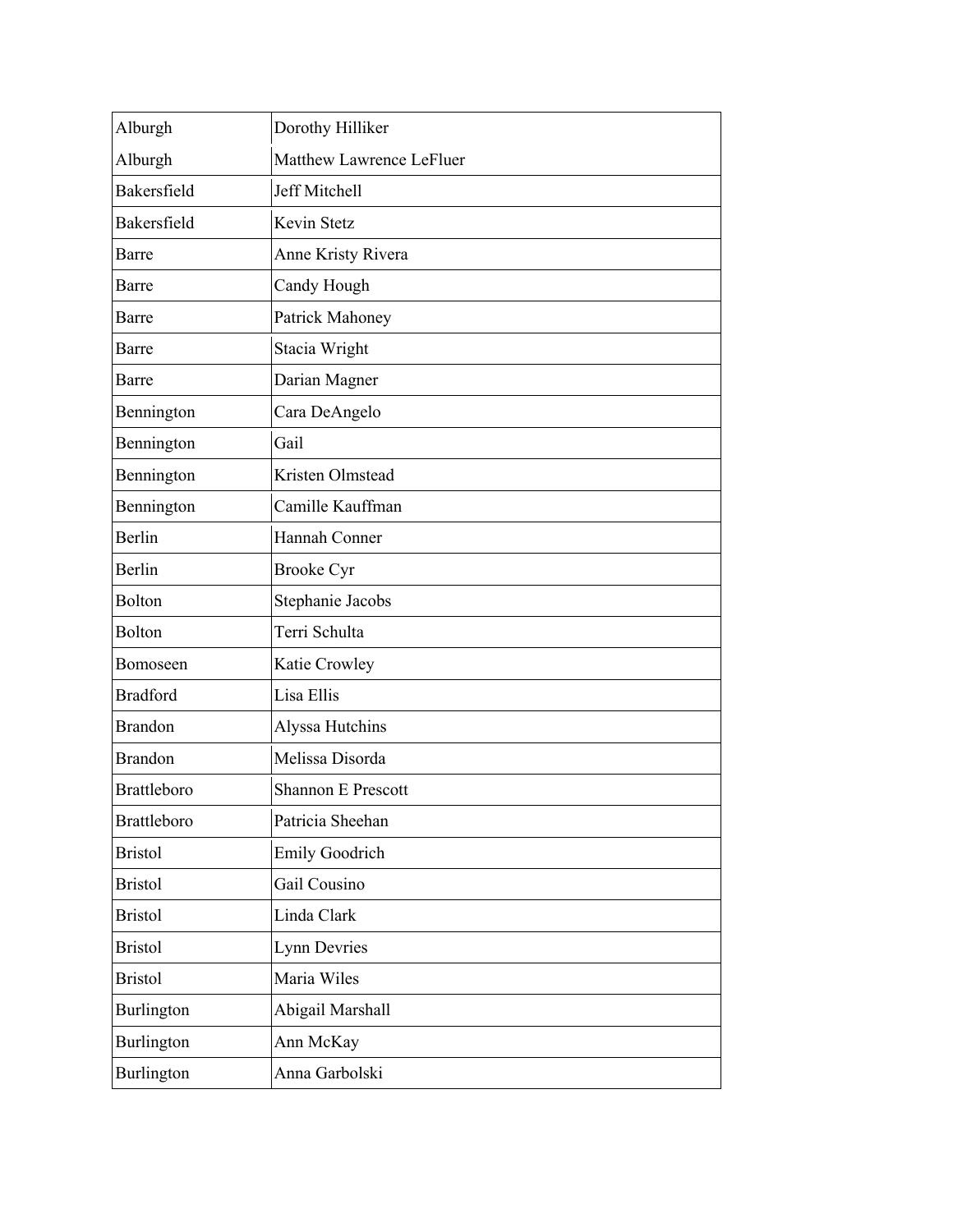| Burlington | Anna Sienkiewycz    |
|------------|---------------------|
| Burlington | Ashley LaFountain   |
| Burlington | Brenda Jackson      |
| Burlington | Brendan O'Neill     |
| Burlington | <b>Brenden Hay</b>  |
| Burlington | Carly VanOpdorp     |
| Burlington | Cecelia Mathon      |
| Burlington | Charissa Rettew     |
| Burlington | Clarissa Haas       |
| Burlington | Danielle Gallant    |
| Burlington | Donna Zarro         |
| Burlington | <b>Emily Thomas</b> |
| Burlington | Emma Sullivan       |
| Burlington | Hannah Scheibner    |
| Burlington | Haylie Lane         |
| Burlington | <b>Ivy Enoch</b>    |
| Burlington | Jessica Robinson    |
| Burlington | Joanne Hunt         |
| Burlington | Julia Clayton       |
| Burlington | K Lawson            |
| Burlington | Kara Fauth          |
| Burlington | Katlyn Morris       |
| Burlington | Keith Brunner       |
| Burlington | Kelly Dobler        |
| Burlington | Leah Oklan          |
| Burlington | Lisa Wood           |
| Burlington | Lorena Totu         |
| Burlington | Maggie Belensz      |
| Burlington | Mbuyi Smith         |
| Burlington | Morgan Merchand     |
| Burlington | Morgan Nichols      |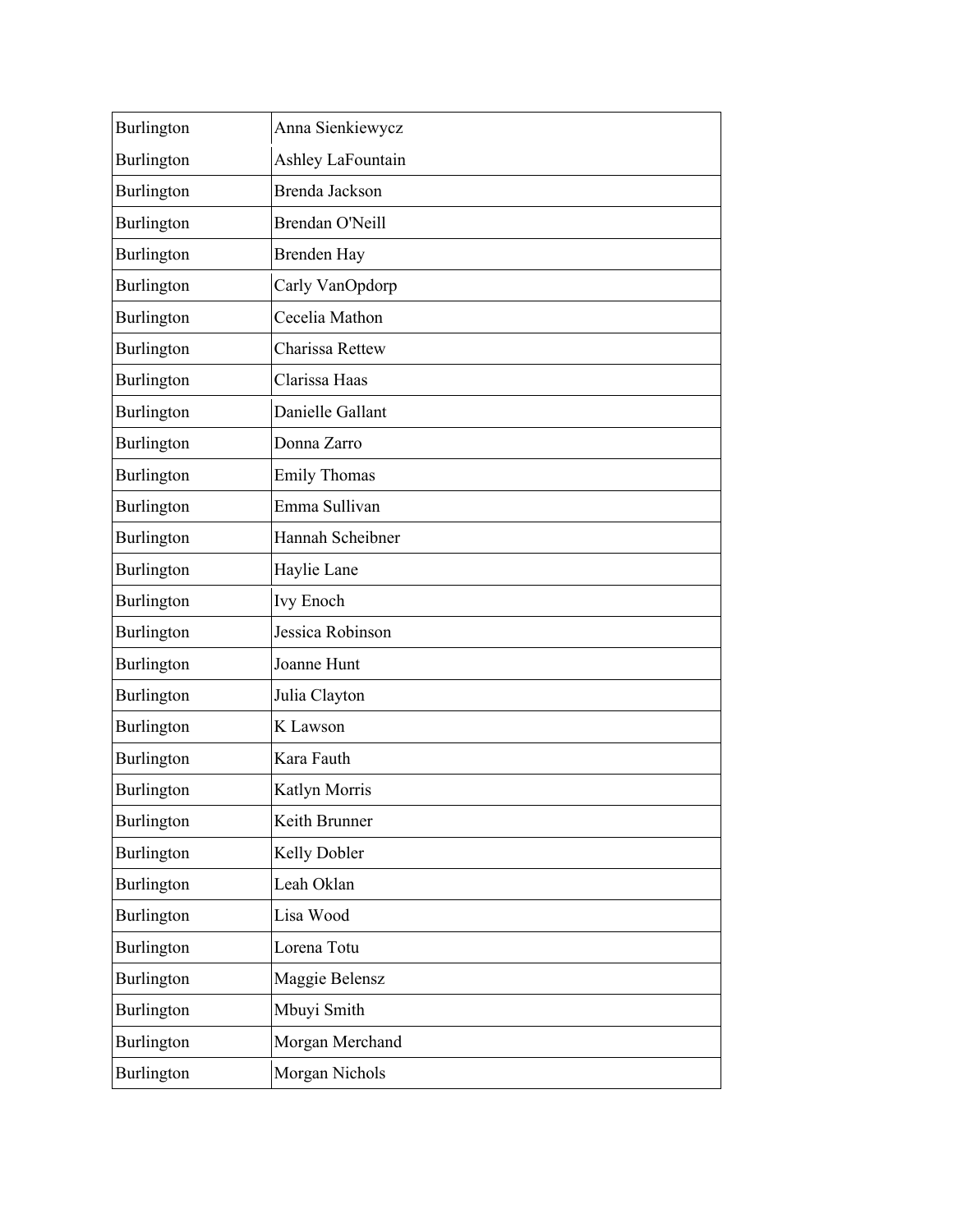| Burlington | Patra (Happy) Vail      |
|------------|-------------------------|
| Burlington | Peggy Fritz             |
| Burlington | Rochelle Paquette       |
| Burlington | Rori Angel              |
| Burlington | Sabina Parker           |
| Burlington | Sarah Batten            |
| Burlington | Sarah Ricketson         |
| Burlington | Shelagh Cooley          |
| Burlington | <b>Stephanie Phelps</b> |
| Burlington | Stephanie Szkaradnik    |
| Burlington | austin ashley           |
| Burlington | Allison ruarks          |
| Burlington | <b>Beth Gamache</b>     |
| Cambridge  | Kristy Marsh            |
| Cambridge  | <b>Lindsey Hebert</b>   |
| Cambridge  | Nicola Ford             |
| Cambridge  | Pat Delaney             |
| Cambridge  | <b>Sharon Eagles</b>    |
| Cambridge  | Chrystal Wessberg       |
| Cambridge  | Jessie Mongeon, RN      |
| Castleton  | Alicia Waymire          |
| Castleton  | Mary Droege             |
| Castleton  | Sarah Coulter Danner    |
| Champlain  | <b>Madison Dumas</b>    |
| Charlotte  | Hannah Baxter           |
| Charlotte  | Lynn Alpeter            |
| Charlotte  | Mary Anne Kohn          |
| Charlotte  | Charlotte Rainville     |
| Charlotte  | Hillary Joyal           |
| Chester    | Joan Grossman           |
| Chester    | Leigh Dakin             |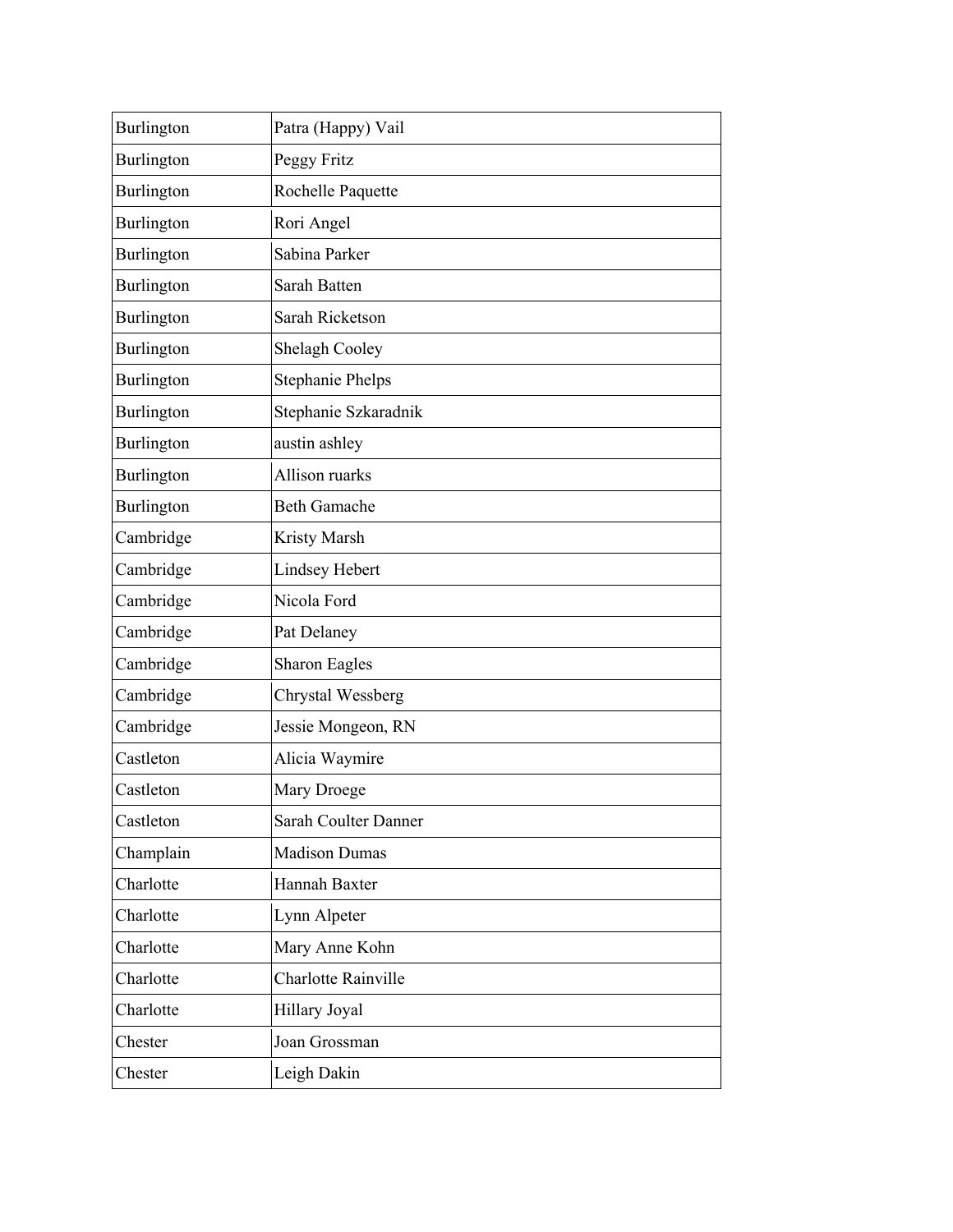| <b>Stacey Sanderson</b><br>Chester<br>Chittenden<br>Kimberly Shoup<br>Sarah Whittemore<br>Claremont<br>Cambridge<br>Mikela Freeman<br>Colchester<br>Abigail Ladd<br>Amanda Muzzy<br>Colchester<br>Colchester<br><b>Brittany Duquette</b><br>Claredoyle<br>Colchester<br>Danielle Dion<br>Colchester<br>David Gervais<br>Colchester<br>Colchester<br>Deepa Mishra<br>Diana Clayton<br>Colchester<br><b>Elizabeth Moore</b><br>Colchester<br>Colchester<br>Heather Shangraw<br>Jennifer Katsuva<br>Colchester<br>Colchester<br>Jenny Brunelle<br>Colchester<br>Jess Langer<br>Jill Neary<br>Colchester<br>Colchester<br>Joseph Loiselle<br>Julia Zdanowicz<br>Colchester<br>Colchester<br>Kim Cronin<br>Colchester<br>Laura Sumner<br>Colchester<br>Lauren Carpenter<br>Maia Stamieszkin<br>Colchester<br>Colchester<br>Marissa Madden<br>Colchester<br>Meaganne Anders<br>Colchester<br>Michelle Wright<br>Nick Vaden<br>Colchester<br>Colchester<br>Pamela Couture<br>Patti Tursi<br>Colchester | Chester | Polly Montgomery |
|-------------------------------------------------------------------------------------------------------------------------------------------------------------------------------------------------------------------------------------------------------------------------------------------------------------------------------------------------------------------------------------------------------------------------------------------------------------------------------------------------------------------------------------------------------------------------------------------------------------------------------------------------------------------------------------------------------------------------------------------------------------------------------------------------------------------------------------------------------------------------------------------------------------------------------------------------------------------------------------------------|---------|------------------|
|                                                                                                                                                                                                                                                                                                                                                                                                                                                                                                                                                                                                                                                                                                                                                                                                                                                                                                                                                                                                 |         |                  |
|                                                                                                                                                                                                                                                                                                                                                                                                                                                                                                                                                                                                                                                                                                                                                                                                                                                                                                                                                                                                 |         |                  |
|                                                                                                                                                                                                                                                                                                                                                                                                                                                                                                                                                                                                                                                                                                                                                                                                                                                                                                                                                                                                 |         |                  |
|                                                                                                                                                                                                                                                                                                                                                                                                                                                                                                                                                                                                                                                                                                                                                                                                                                                                                                                                                                                                 |         |                  |
|                                                                                                                                                                                                                                                                                                                                                                                                                                                                                                                                                                                                                                                                                                                                                                                                                                                                                                                                                                                                 |         |                  |
|                                                                                                                                                                                                                                                                                                                                                                                                                                                                                                                                                                                                                                                                                                                                                                                                                                                                                                                                                                                                 |         |                  |
|                                                                                                                                                                                                                                                                                                                                                                                                                                                                                                                                                                                                                                                                                                                                                                                                                                                                                                                                                                                                 |         |                  |
|                                                                                                                                                                                                                                                                                                                                                                                                                                                                                                                                                                                                                                                                                                                                                                                                                                                                                                                                                                                                 |         |                  |
|                                                                                                                                                                                                                                                                                                                                                                                                                                                                                                                                                                                                                                                                                                                                                                                                                                                                                                                                                                                                 |         |                  |
|                                                                                                                                                                                                                                                                                                                                                                                                                                                                                                                                                                                                                                                                                                                                                                                                                                                                                                                                                                                                 |         |                  |
|                                                                                                                                                                                                                                                                                                                                                                                                                                                                                                                                                                                                                                                                                                                                                                                                                                                                                                                                                                                                 |         |                  |
|                                                                                                                                                                                                                                                                                                                                                                                                                                                                                                                                                                                                                                                                                                                                                                                                                                                                                                                                                                                                 |         |                  |
|                                                                                                                                                                                                                                                                                                                                                                                                                                                                                                                                                                                                                                                                                                                                                                                                                                                                                                                                                                                                 |         |                  |
|                                                                                                                                                                                                                                                                                                                                                                                                                                                                                                                                                                                                                                                                                                                                                                                                                                                                                                                                                                                                 |         |                  |
|                                                                                                                                                                                                                                                                                                                                                                                                                                                                                                                                                                                                                                                                                                                                                                                                                                                                                                                                                                                                 |         |                  |
|                                                                                                                                                                                                                                                                                                                                                                                                                                                                                                                                                                                                                                                                                                                                                                                                                                                                                                                                                                                                 |         |                  |
|                                                                                                                                                                                                                                                                                                                                                                                                                                                                                                                                                                                                                                                                                                                                                                                                                                                                                                                                                                                                 |         |                  |
|                                                                                                                                                                                                                                                                                                                                                                                                                                                                                                                                                                                                                                                                                                                                                                                                                                                                                                                                                                                                 |         |                  |
|                                                                                                                                                                                                                                                                                                                                                                                                                                                                                                                                                                                                                                                                                                                                                                                                                                                                                                                                                                                                 |         |                  |
|                                                                                                                                                                                                                                                                                                                                                                                                                                                                                                                                                                                                                                                                                                                                                                                                                                                                                                                                                                                                 |         |                  |
|                                                                                                                                                                                                                                                                                                                                                                                                                                                                                                                                                                                                                                                                                                                                                                                                                                                                                                                                                                                                 |         |                  |
|                                                                                                                                                                                                                                                                                                                                                                                                                                                                                                                                                                                                                                                                                                                                                                                                                                                                                                                                                                                                 |         |                  |
|                                                                                                                                                                                                                                                                                                                                                                                                                                                                                                                                                                                                                                                                                                                                                                                                                                                                                                                                                                                                 |         |                  |
|                                                                                                                                                                                                                                                                                                                                                                                                                                                                                                                                                                                                                                                                                                                                                                                                                                                                                                                                                                                                 |         |                  |
|                                                                                                                                                                                                                                                                                                                                                                                                                                                                                                                                                                                                                                                                                                                                                                                                                                                                                                                                                                                                 |         |                  |
|                                                                                                                                                                                                                                                                                                                                                                                                                                                                                                                                                                                                                                                                                                                                                                                                                                                                                                                                                                                                 |         |                  |
|                                                                                                                                                                                                                                                                                                                                                                                                                                                                                                                                                                                                                                                                                                                                                                                                                                                                                                                                                                                                 |         |                  |
|                                                                                                                                                                                                                                                                                                                                                                                                                                                                                                                                                                                                                                                                                                                                                                                                                                                                                                                                                                                                 |         |                  |
|                                                                                                                                                                                                                                                                                                                                                                                                                                                                                                                                                                                                                                                                                                                                                                                                                                                                                                                                                                                                 |         |                  |
|                                                                                                                                                                                                                                                                                                                                                                                                                                                                                                                                                                                                                                                                                                                                                                                                                                                                                                                                                                                                 |         |                  |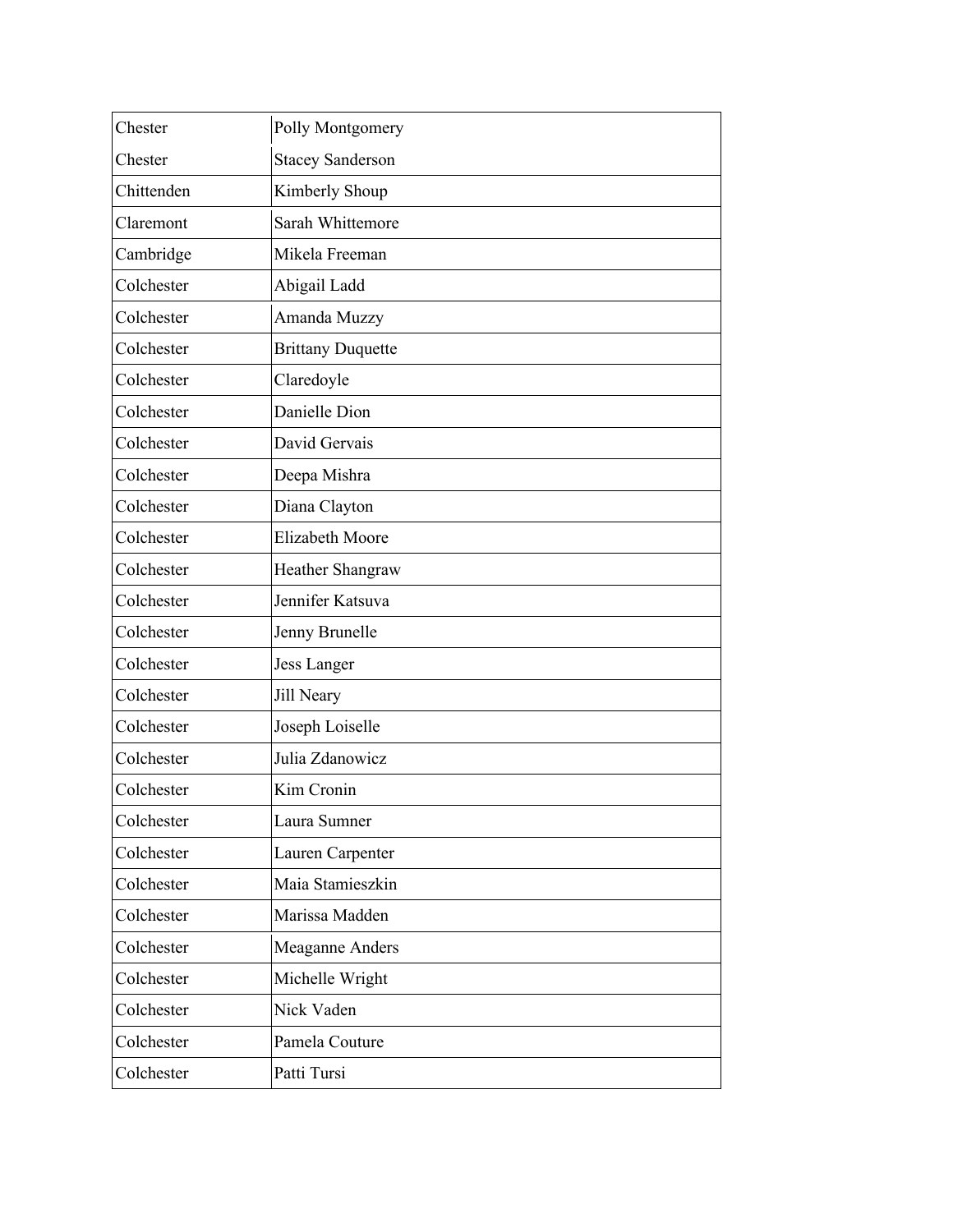| Colchester            | <b>Richard Lew</b>      |
|-----------------------|-------------------------|
| Colchester            | <b>Ryan King</b>        |
| Colchester            | Stephanie Bergen        |
| Colchester            | Talia Cohen             |
| Colchester            | William Murdock         |
| Colchester            | Nicole Mayette          |
| Cornwall              | Sharon Cram             |
| Craftsbury            | Monique Beaudry         |
| Danville              | Jason Shafer            |
| Dayston               | Mary L McLaughlin       |
| Duxbury               | <b>Allison Bushnell</b> |
| Duxbury               | C.B.                    |
| Duxbury               | Danielle Atkinson       |
| Duxbury               | Ryan McGrath            |
| <b>East Dorset</b>    | Jared Shapiro           |
| Eden                  | Sheri Boutin            |
| Eden Mills            | Tara Thacker            |
| Essex                 | Autumn Guilmette        |
| Essex                 | Courtney Walker-Borch   |
| Essex                 | David Rous              |
| Essex                 | Emma Blatt              |
| Essex                 | Jen Richards            |
| Essex                 | Jody Heffernan          |
| Essex                 | Kathleen Piette         |
| Essex                 | <b>Lindsey Flanders</b> |
| essex                 | maria menard            |
| Essex                 | Nichole Matherne        |
| Essex                 | Sasha                   |
| <b>Essex Junction</b> | Emma Wilson             |
| <b>Essex Junction</b> | Katelynn Duchaine       |
| <b>Essex Junction</b> | Andrea Solomon          |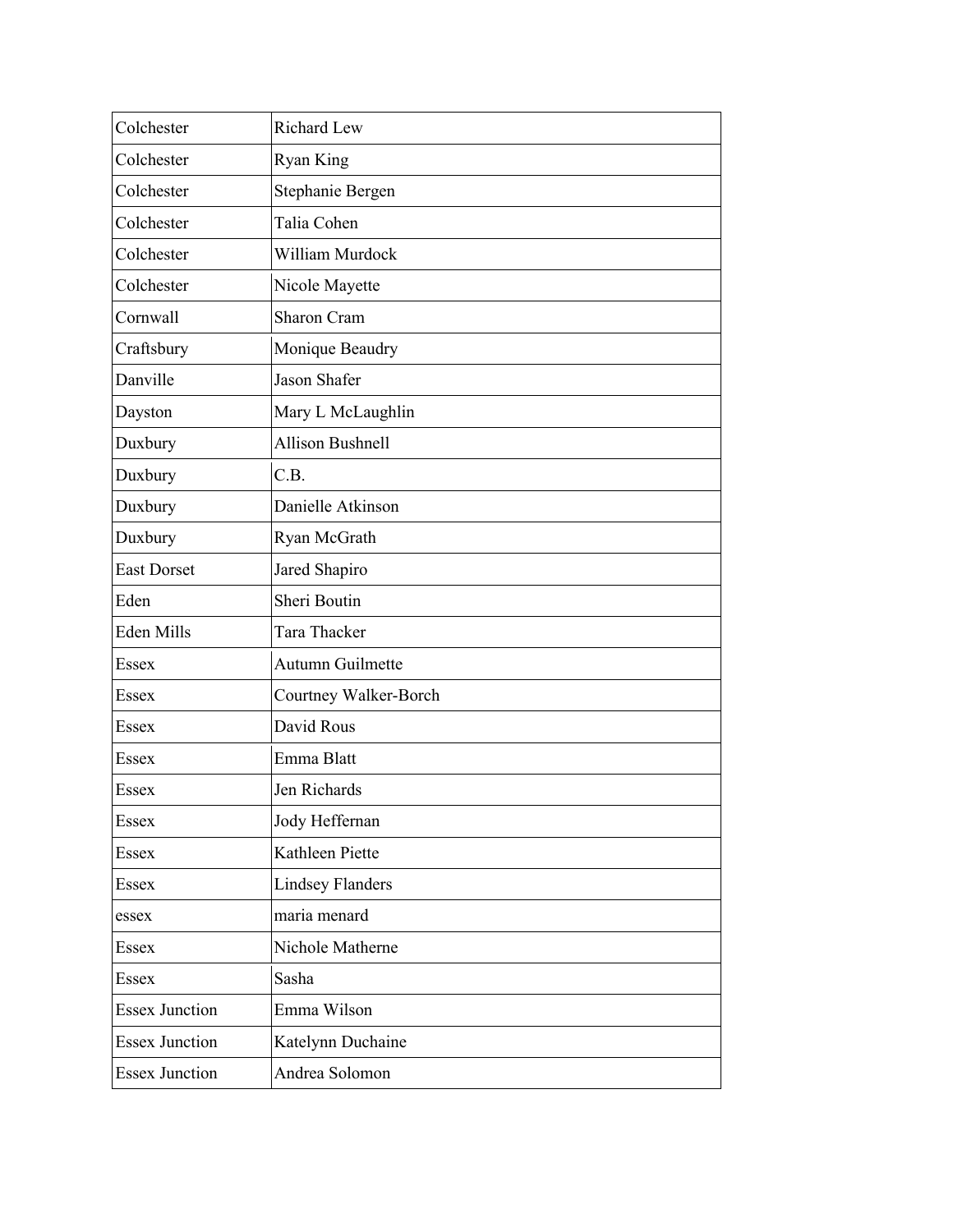| <b>Essex Junction</b> | <b>Andrew Dorey</b>      |
|-----------------------|--------------------------|
| <b>Essex Junction</b> | Hanna Allard             |
| <b>Essex Junction</b> | Henry Schekter           |
| <b>Essex Junction</b> | Juliana Okoro            |
| <b>Essex Junction</b> | Julie Williamson         |
| <b>Essex Junction</b> | Kelsey Young             |
| <b>Essex Junction</b> | Macie Whitaker           |
| Essex junction        | Meaghan McFadden         |
| <b>Essex Junction</b> | Sarah Chamberlain        |
| <b>Essex Junction</b> | Stephanie Stone          |
| <b>Essex Junction</b> | Tonra Walsh              |
| <b>Essex Junction</b> | Yolande Franklin         |
| <b>Essex Junction</b> | Hollie Muchard           |
| <b>Essex Junction</b> | Jennifer LaRock          |
| <b>Essex Junction</b> | Monique Gardon           |
| Fairfax               | <b>Catherine Hartley</b> |
| Fairfax               | Danielle Corrow          |
| Fairfax               | Erin Adler Thompson      |
| Fairfax               | Joseph Corrow            |
| Fairfax               | Megan Yanney             |
| Fairfax               | Raina Williamson         |
| Fairfax               | Ryan Joseph              |
| Fairfax               | Sarah Cowhig             |
| Fairfax               | Nicole Albarelli         |
| Fairfield             | Chloe Longe              |
| Fayston               | Scot Murray              |
| Ferrisburgh           | Danielle johansen        |
| Ferrisburgh           | Katie Benoit             |
| Fletcher              | <b>Ethan Cramer</b>      |
| Franklin              | <b>Bridget Wilson</b>    |
| Georgia               | Abbie Leger              |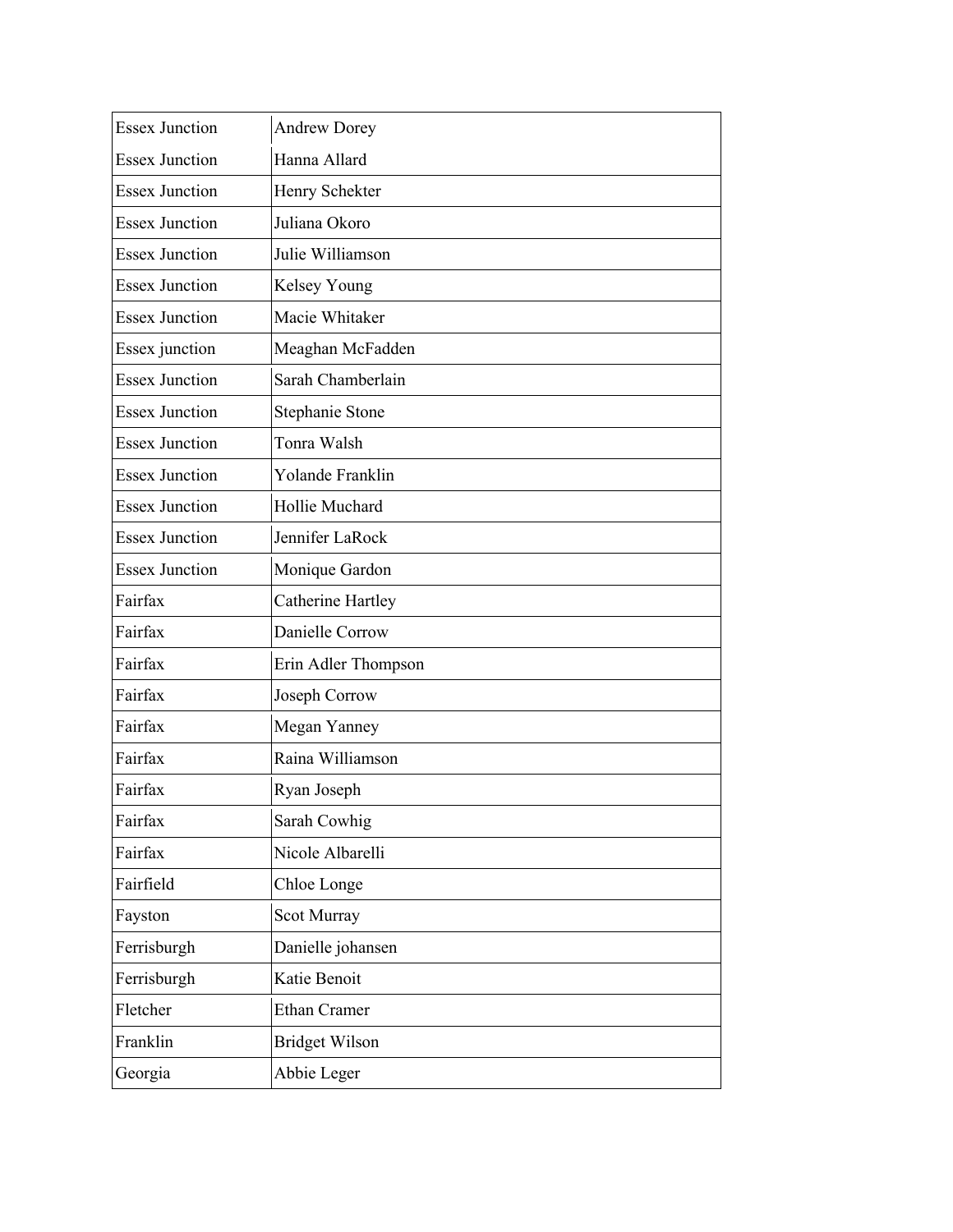| Georgia    | Angela Longley         |
|------------|------------------------|
| Georgia    | Anna Bunnell           |
| Georgia    | Heather Gonyeau        |
| Georgia    | James Trombley         |
| Georgia    | Jennifer Larson        |
| Georgia    | Jill Mongeon           |
| Georgia    | Marissa Forcier        |
| Georgia    | Melissa Corey          |
| Georgia    | Michelle Rickard       |
| Georgia    | Nicole Martelle        |
| Georgia    | Stephanie Shuford      |
| Georgia    | Michael Popovitch Jr   |
| Grafton    | Oliver Schemm          |
| Granville  | Kontessa Perry         |
| Greensboro | Meaghan Meachem        |
| Greensboro | Stefanie Cravedi       |
| Hardwick   | Julie Theoret          |
| Hartford   | Barbara Farnsworth     |
| Hartford   | Michelle Boleski       |
| Highgate   | Bryanna Trippany       |
| Highgate   | Patricia Ede           |
| hinesburg  | Avi Isaacs-Corcoran    |
| Hinesburg  | <b>Briona</b> Hall     |
| Hinesburg  | Desiree Price          |
| Hinesburg  | John Little            |
| Hinesburg  | <b>Kelsey Pasteris</b> |
| Hinesburg  | Miranda Wick           |
| Hinesburg  | <b>Alex Dees</b>       |
| Hubbardton | Dorothy Dahm           |
| Hubbardton | Johanna Traut          |
| Huntington | Amy Stark              |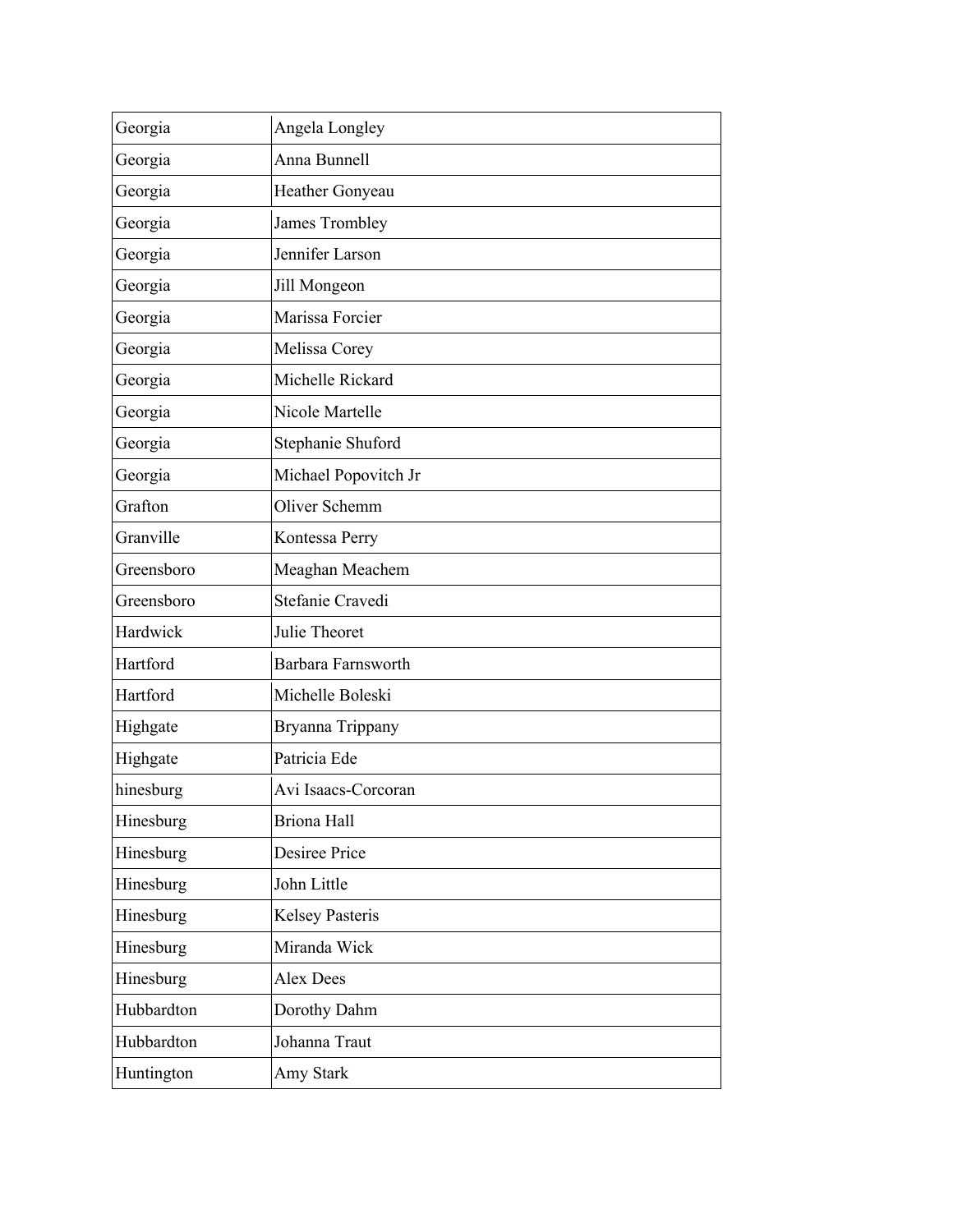| Huntington       | Cristina Price             |
|------------------|----------------------------|
| Huntington       | Elisa Vautier              |
| Huntington       | Heather Harnden Remy       |
| Hyde Park        | DeAnne Blueter             |
| Jay              | Jennifer Johansson         |
| Jeffersonville   | Maureen                    |
| Jeffersonville / |                            |
| Fairfax          | Shelby Wyckoff             |
| Jericho          | Adam LaBonte               |
| Jericho          | Amy Lang                   |
| Jericho          | <b>Bridget Corriveau</b>   |
| Jericho          | Debra Brewbaker            |
| Jericho          | Donna Palermo              |
| Jericho          | Gloria Varagallo           |
| Jericho          | <b>Heather Meisterling</b> |
| Jericho          | Michael Bernier            |
| Jericho          | Patricia Conk              |
| Jericho          | Rachel Vance               |
| Jericho          | Sandra Beynnon             |
| Jericho          | Sean Clute                 |
| Jericho          | Victoria Pawulak           |
| Jerico           | Amie Gaidys                |
| Johnson          | Hillery Whitney            |
| Johnson          | Dr. Jae Basiliere          |
| Killington       | Ann Eckler                 |
| Lincoln          | <b>Stacey Streeter</b>     |
| Lyndon           | Daniel Daley               |
| Lyndonville      | Andrea Luna                |
| Lyndonville      | <b>Brian Warwick</b>       |
| Lyndonville      | Cindy Mosedale             |
| Lyndonville      | Melissa Jackman            |
| Lyndonville      | Michaela Stone             |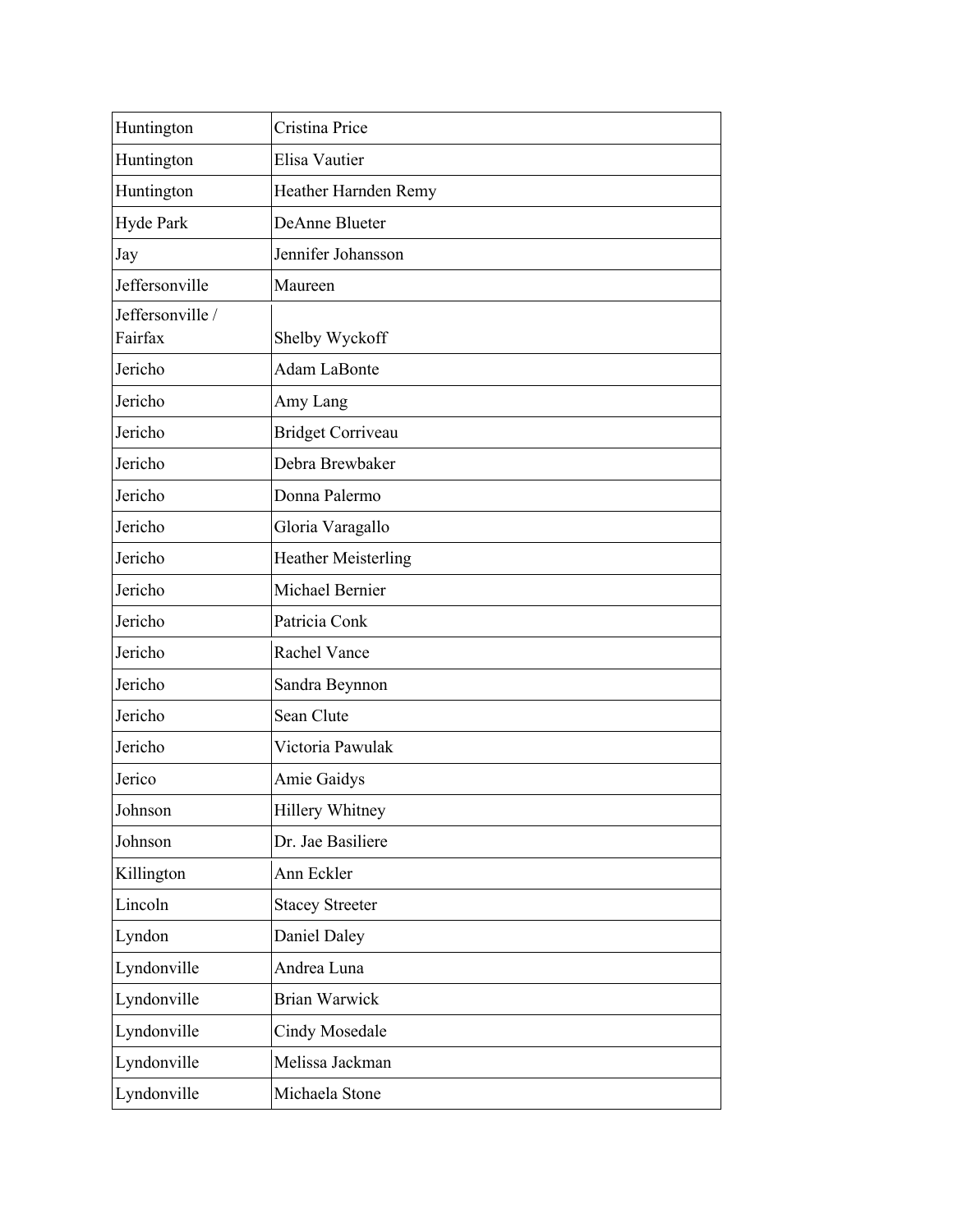| Manchester         | Faye Mack                     |
|--------------------|-------------------------------|
| Marshfield         | Eva Zaret                     |
| Middlebury         | <b>Bridget McElroy</b>        |
| Middlebury         | <b>Megan Blossom Prentice</b> |
| Middlesex          | Al Kaiman                     |
| Middlesex          | Christe Wedlund               |
| Middlesex          | Elena Blackburn               |
| Middlesex          | Jenifer Tuck                  |
| Middlesex          | Reney Woodard                 |
| Middletown Springs | <b>Joy Ray</b>                |
| Middletown Springs | Linda Olson                   |
| Middletown Springs | Sue Generazzo                 |
| Middletown Springs | <b>Tracy Weatherhogg</b>      |
| Milton             | Adrienne Hurst                |
| Milton             | Allie Harms                   |
| Milton             | Angela Hedman                 |
| Milton             | Autumn Alimi                  |
| Milton             | Brenda Tourangeau             |
| Milton             | Christopher Johnson           |
| Milton             | <b>Emily Beaudin</b>          |
| Milton             | Gabrielle Fenton              |
| Milton             | Hannah Walker                 |
| Milton             | Ines Grujic                   |
| Milton             | Janet Lamb                    |
| Milton             | Jess Varney                   |
| Milton             | Kathleen Cota                 |
| Milton             | Kristina smith                |
| Milton             | Labhatrada Giffin             |
| Milton             | Melanie Dulude                |
| Milton             | Michaela Harding              |
| Milton             | Nicole Divita                 |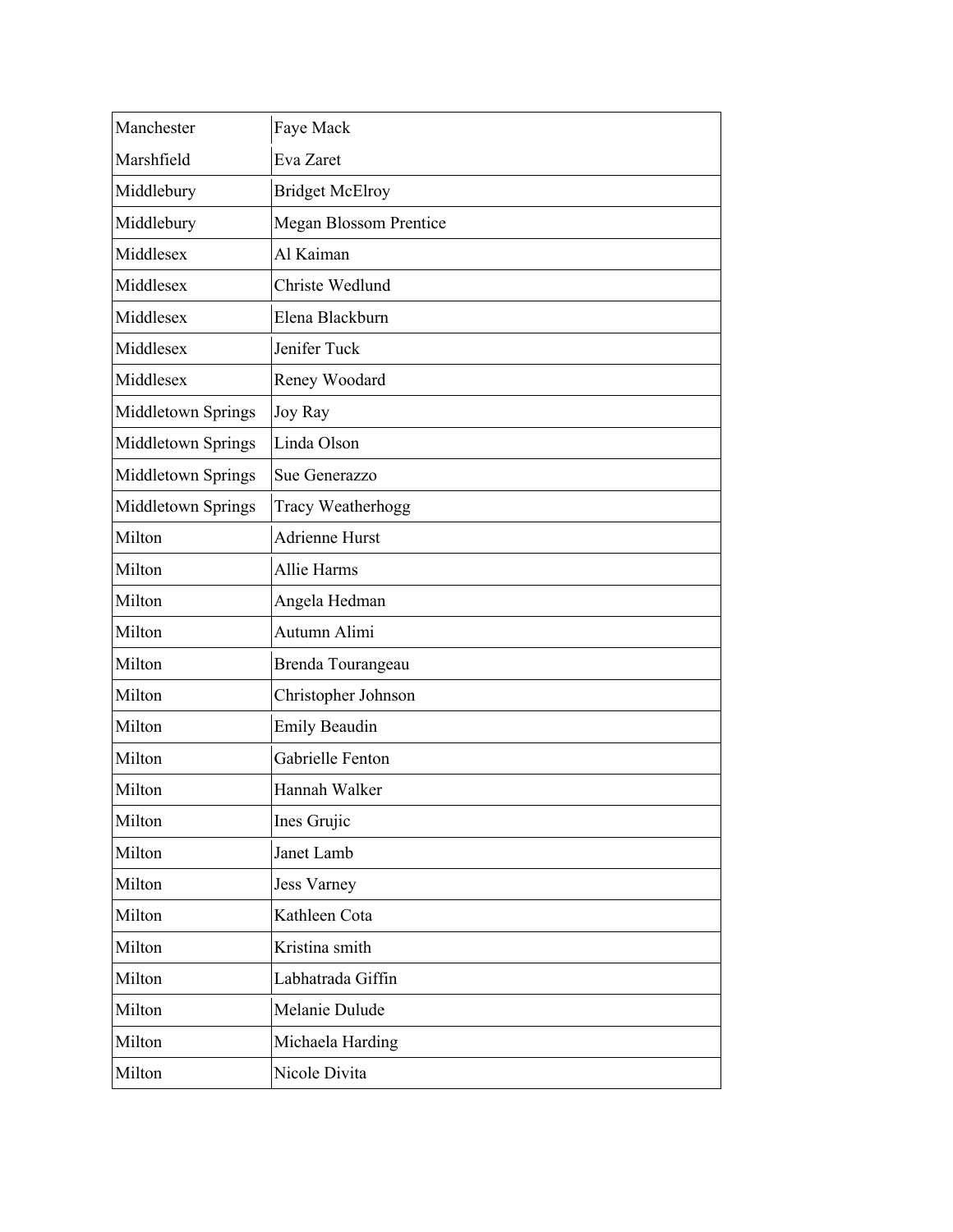| Milton                | Tammy McKean             |
|-----------------------|--------------------------|
| Milton                | Tarrie Spaulding         |
| Milton                | Jessica Holzschuh        |
| Montgomery            | Kylie Edwards            |
| Montpelier            | <b>Abbie Bowles</b>      |
| Montpelier            | Andrea Thew              |
| Montpelier            | David Giguere            |
| Montpelier            | Douglas Clendaniel       |
| Montpelier            | Nicholas Green           |
| Montpelier            | Peter Lind               |
| Montpelier            | Vicky Senni              |
| Moretown              | Aubrey Senterfitt        |
| Moretown              | Deborah Snell            |
| Moretown              | Maia George              |
| Moretown              | Sarah Stillman           |
| Morrisonville         | Cheryl Liberty           |
| Morrisville           | <b>Eleanor Beltz</b>     |
| New Haven             | <b>Bridget Preston</b>   |
| New Haven             | Teagan Glen              |
| <b>New York State</b> | Sara Duquette            |
| Newport               | Ronda Malshuk            |
| North Ferrisburgh     | Kit Cahill               |
| North Hero            | Denis Poirier            |
| North Hero            | Erin Savalli             |
| North hero            | Jane Tranmer             |
| North Middlesex       | Zachary Hayward          |
| North Springfield     | sarah zierfus            |
| North Springfield     | Kayla Bapp               |
| North Springfield     | Amanda Mcleod            |
| North Springfield     | Angela Kelley            |
| North Springfield     | <b>Annalise Lawrence</b> |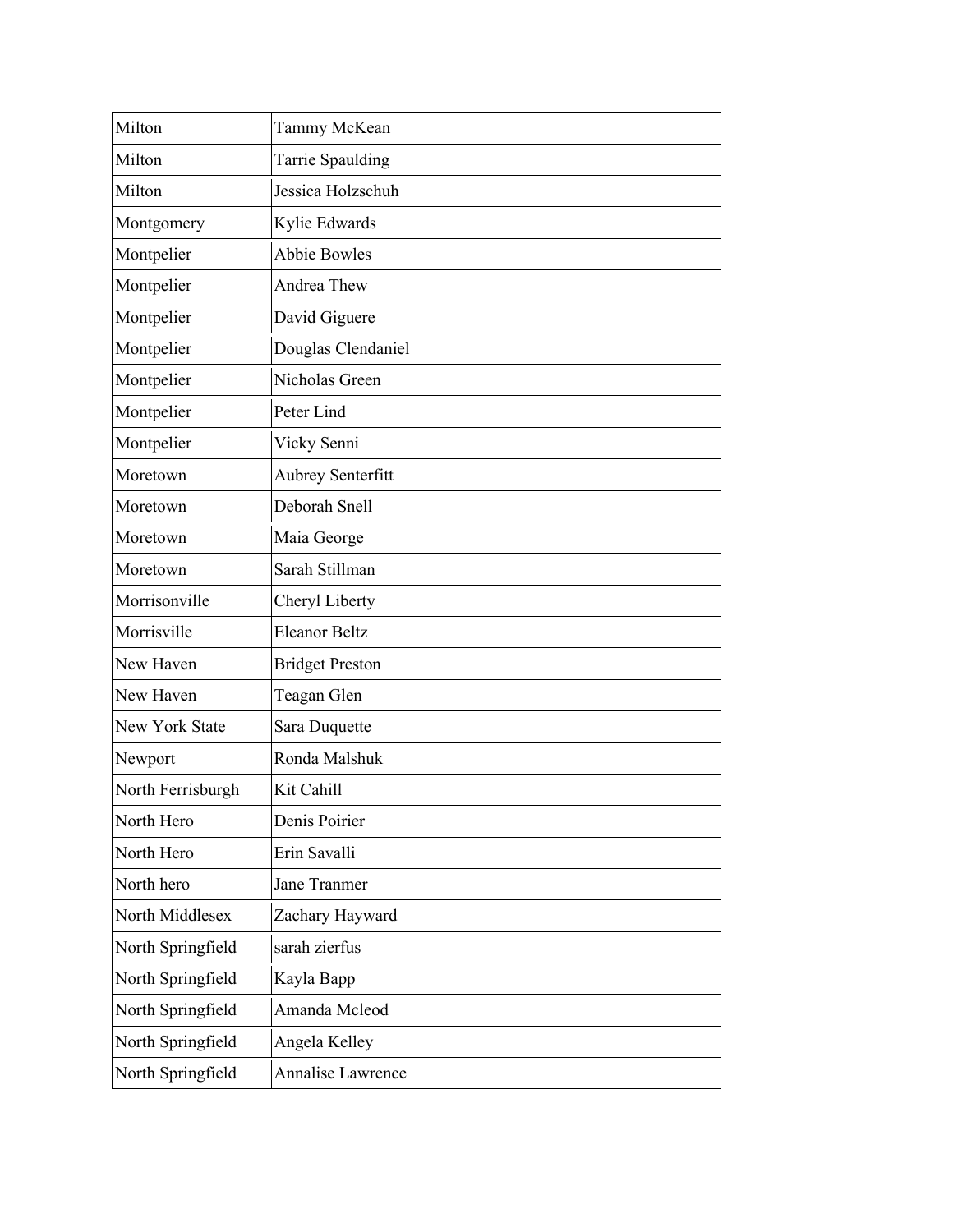| North Springfield | <b>Ariel Rose</b>          |
|-------------------|----------------------------|
| North Springfield | <b>Brenda Pellerin</b>     |
| North Springfield | Erin Todd                  |
| North Springfield | Joanne Robbins             |
| Northfield        | Josh Bourdeau              |
| Norwich           | AnneMarie Linnehan         |
| Orleans           | Dory Sublett-Lemieux       |
| Orwell            | <b>Emily Casey</b>         |
| Orwell            | Gila Kelley                |
| Peacham           | Jonathan Kaplan            |
| Perkinsville      | Kelly A Broker-Campbell    |
| Pittsford         | <b>Stacy Albach</b>        |
| Plainfield        | Kierstin Wall              |
| Plattsburgh       | <b>Chantel Martin</b>      |
| Plattsburgh       | Talitha                    |
| Plattsburgh       | Tiffani Wood               |
| Poultney          | <b>Brendan Lalor</b>       |
| Poultney          | <b>Christie Gloss</b>      |
| Proctorsville     | Wendi Dowst                |
| PUtney            | Hannah Pick                |
| Randolph          | Lindsay Meyer              |
| Randolph          | Marie Kittel               |
| Randolph Center   | <b>Ben Shultz</b>          |
| Randolph Center   | Kaitlyn Welch              |
| Redford           | <b>Christine Plumadore</b> |
| redford           | <b>Christine Plumadore</b> |
| Richford          | Francis Whitney            |
| Richmond          | Anna Leavitt               |
| Richmond          | Becky Mahakian             |
| Richmond          | Casey Kiernan              |
| Richmond          | Ellen Young                |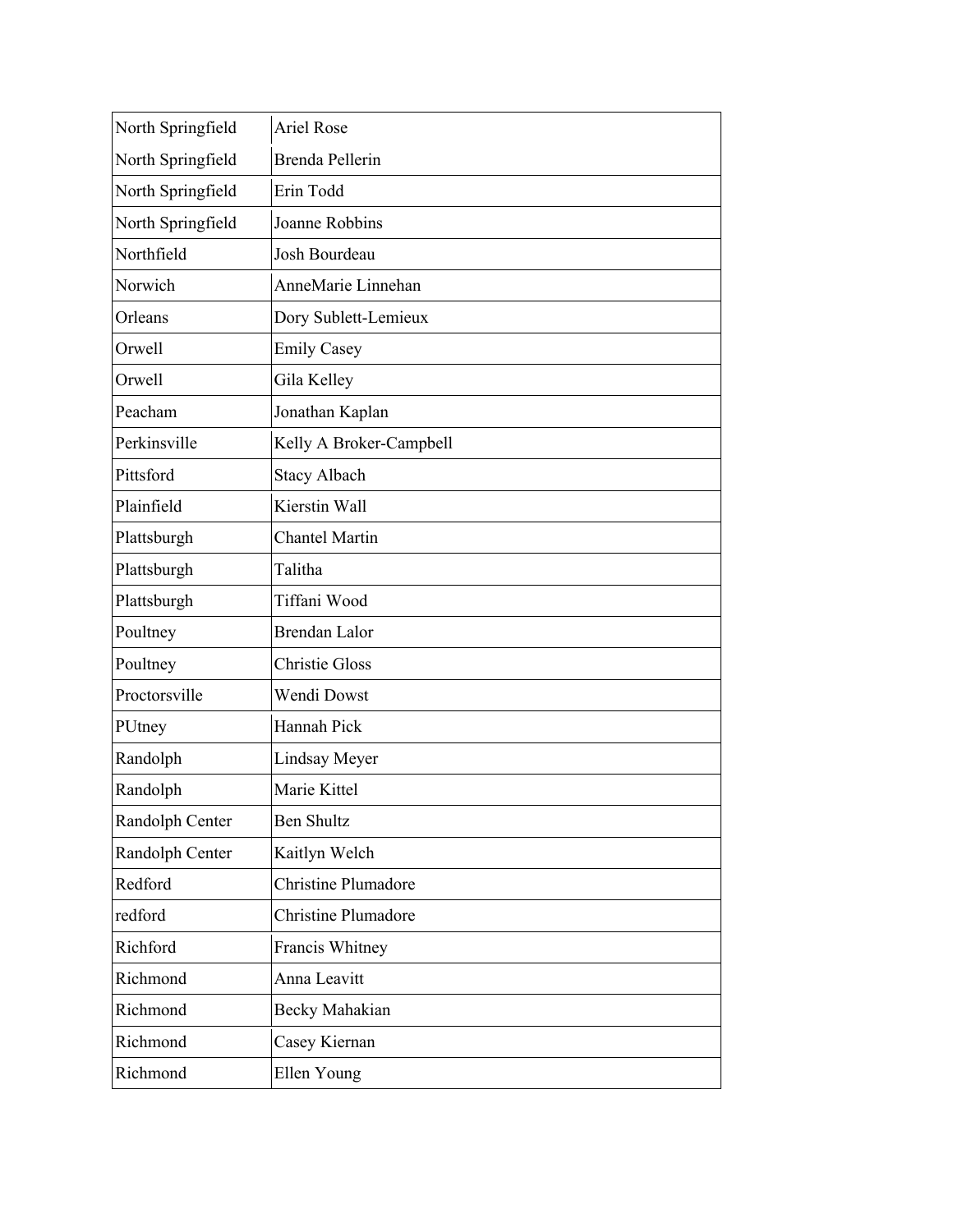| Richmond            | Jennifer Smith          |
|---------------------|-------------------------|
| Richmond            | Melissa Floersch        |
| Richmond            | Monica Gilbert          |
| Richmond            | Pamela Kupiec           |
| Richmond            | Philippa Owens          |
| Richmond            | Sonya Reed              |
| Richmond            | Whitney Smith           |
| Richmond            | Marian Ziminsky         |
| Rutland             | Charlene Wendy Cameron  |
| Rutland             | Lauren Weiss            |
| Rutland             | Leah Abatiell           |
| <b>Rutland City</b> | <b>Allison Williams</b> |
| <b>Rutland City</b> | Elizabeth LeBrun        |
| <b>Rutland City</b> | Michael Talbott         |
| <b>Rutland Town</b> | <b>Bill Wiles</b>       |
| Saint Albans        | Amy Lovett              |
| Saint Albans        | Carly J Lucia           |
| Saint Albans        | Desirée Gratton         |
| Saint Albans        | <b>Hillary Daily</b>    |
| Saint Albans        | Jeremy Lawyer           |
| Saint Albans        | Julie Jaquith           |
| Saint Albans        | Joseph Hayes            |
| Saint Albans        | Scott Hipko             |
| Saint Albans        | jeanne bulger           |
| Saint Albans        | Jenna Chagnon           |
| Saint Albans        | Paul Wilson             |
| Saint Albans        | Riley Gamache           |
| Saint Albans        | Darcy Millette          |
| Salisbury           | <b>Margaret Miles</b>   |
| Shelburne           | <b>Barry Neville</b>    |
| Shelburne           | Ben Green               |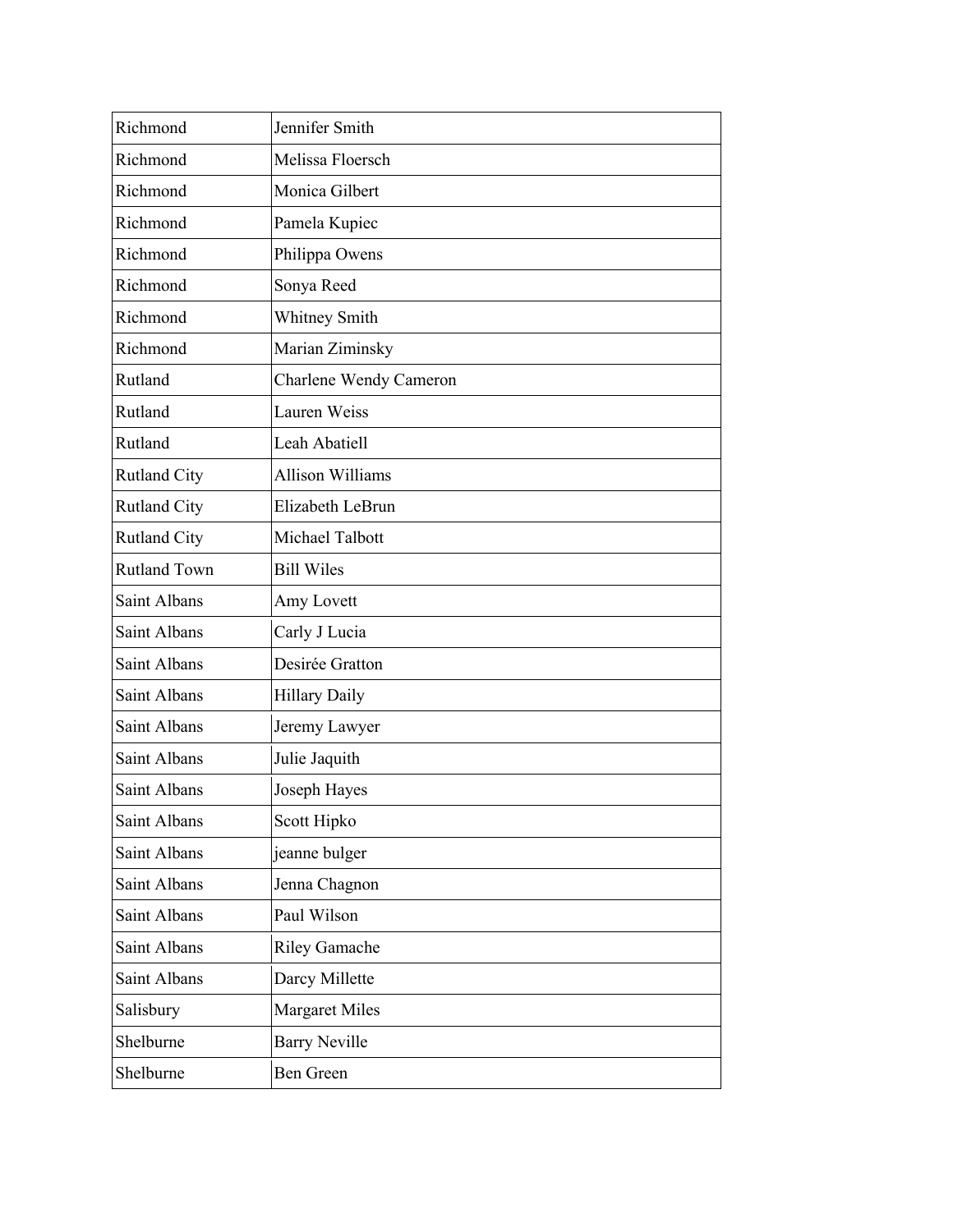| Sheldon          | annemarie Beaudry         |
|------------------|---------------------------|
| Sheldon          | Crystal Billado           |
| Sheldon          | Randi Lynch               |
| South Burlington | Nicole Barossi            |
| South Burlington | <b>Elizabeth Holmes</b>   |
| South Burlington | Amber Leblanc             |
| South Burlington | Anna Clark                |
| South Burlington | Barbara Garcia            |
| South Burlington | Carolyn Sweet, RN         |
| South Burlington | <b>Christine Erickson</b> |
| South Burlington | Daniel kowalik            |
| South Burlington | Darlene Dulin             |
| South Burlington | <b>Eleanor Miller</b>     |
| South Burlington | Emilia Krieg              |
| South Burlington | Emma Tinkel               |
| South Burlington | Grace Zimmer              |
| South Burlington | Heather Hamilton          |
| South Burlington | Heather Osborne           |
| South Burlington | Hiroko Wilson             |
| South Burlington | Jackie Bocchino           |
| South Burlington | Jasmina Besirevic         |
| South Burlington | Kelly Liscinsky           |
| South Burlington | Kim Benoit                |
| South Burlington | Lisa Johnson              |
| South Burlington | Maria Burt                |
| South Burlington | Mark D Kelley             |
| South Burlington | Mark L Kucharek           |
| South Burlington | Megan Houston             |
| South Burlington | Olivia Clement            |
| South Burlington | Olivia Lynch              |
| South Burlington | Sarah Ferguson            |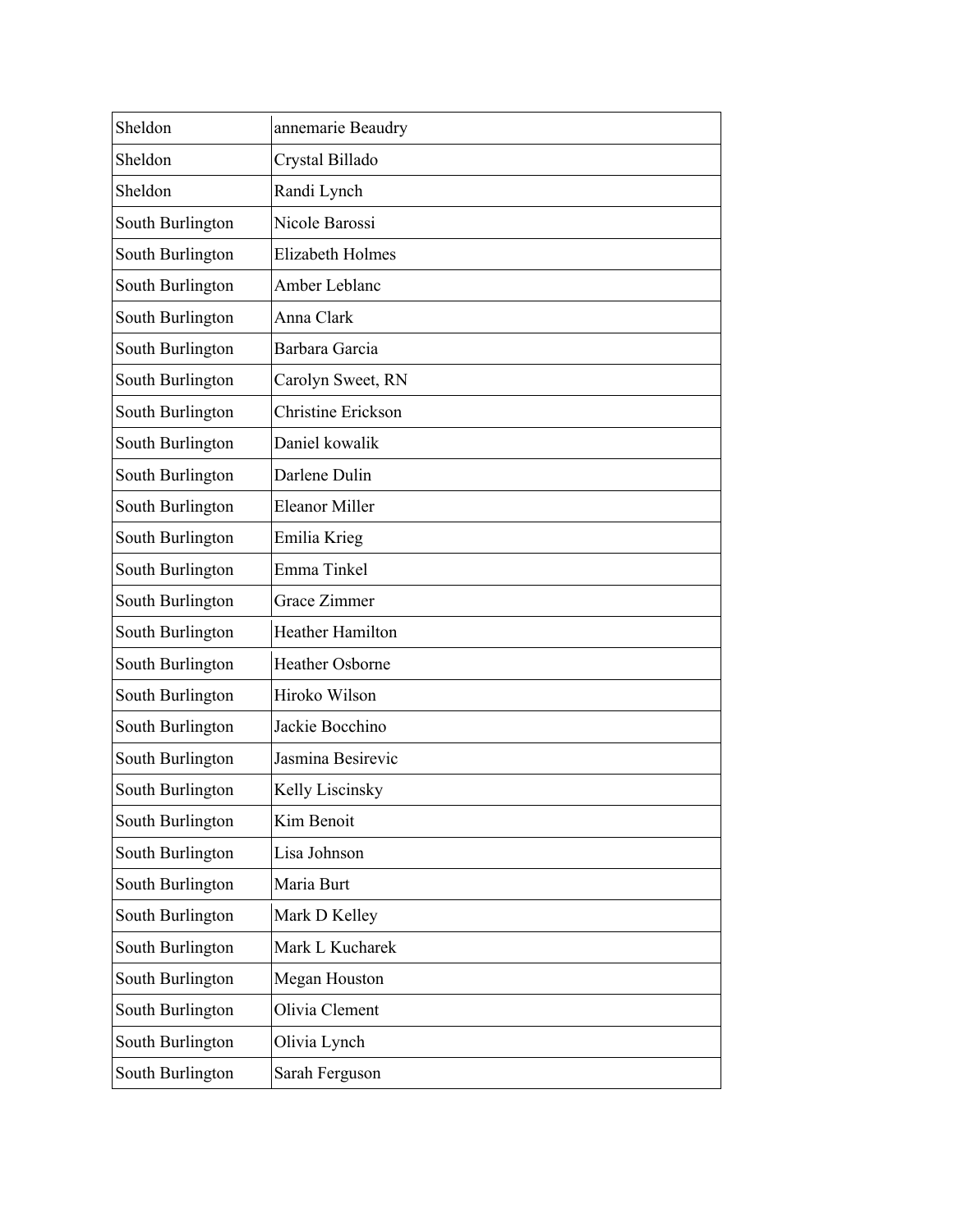| South Burlington       | Sharrielea Gauthier        |
|------------------------|----------------------------|
| South Burlington       | Sophia Crockett            |
| South Burlington       | <b>Steele Greenwell</b>    |
| South Burlington       | Yazmin Munoz Lopez         |
| South Burlington       | Sandra Belton              |
| South Burlington       | Amanda riley               |
| South Burlington       | Jamie Brooks               |
| South Hero             | Abigail Spinner            |
| South Royalton         | Faye Longo                 |
| Springfield            | Dominique Rondeau          |
| Springfield            | Edith M DeRosia            |
| Springfield            | ilsa pinkson-burke         |
| Springfield            | Michelle Gould             |
| Springfield            | Thomas Whipple             |
| Springfield            | <b>Tienna Howe</b>         |
| Springfield            | Marylynne Cartwright       |
| St Johnsbury           | David Johnston             |
| Starksboro             | Marie-Helene Viau          |
| Stowe                  | Katie nichols              |
| <b>Stowe</b>           | Madison Oboikowitsch       |
| Sunderland             | Tammie Reilly              |
| Sunderland             | Deborah Muñoz              |
| Swanton                | <b>Brooke-Ann McDaniel</b> |
| Swanton                | Daryl Coutts               |
| Swanton                | Lynne Gervais RN, BSN      |
| Terryville             | Leann Apicella             |
| <b>Thetford Center</b> | <b>Avery Book</b>          |
| Underhill              | <b>Brenda Godfrey</b>      |
| Underhill              | <b>Allison Surks</b>       |
| Underhill              | Allison Whittington        |
| Underhill              | Daniel Robbins             |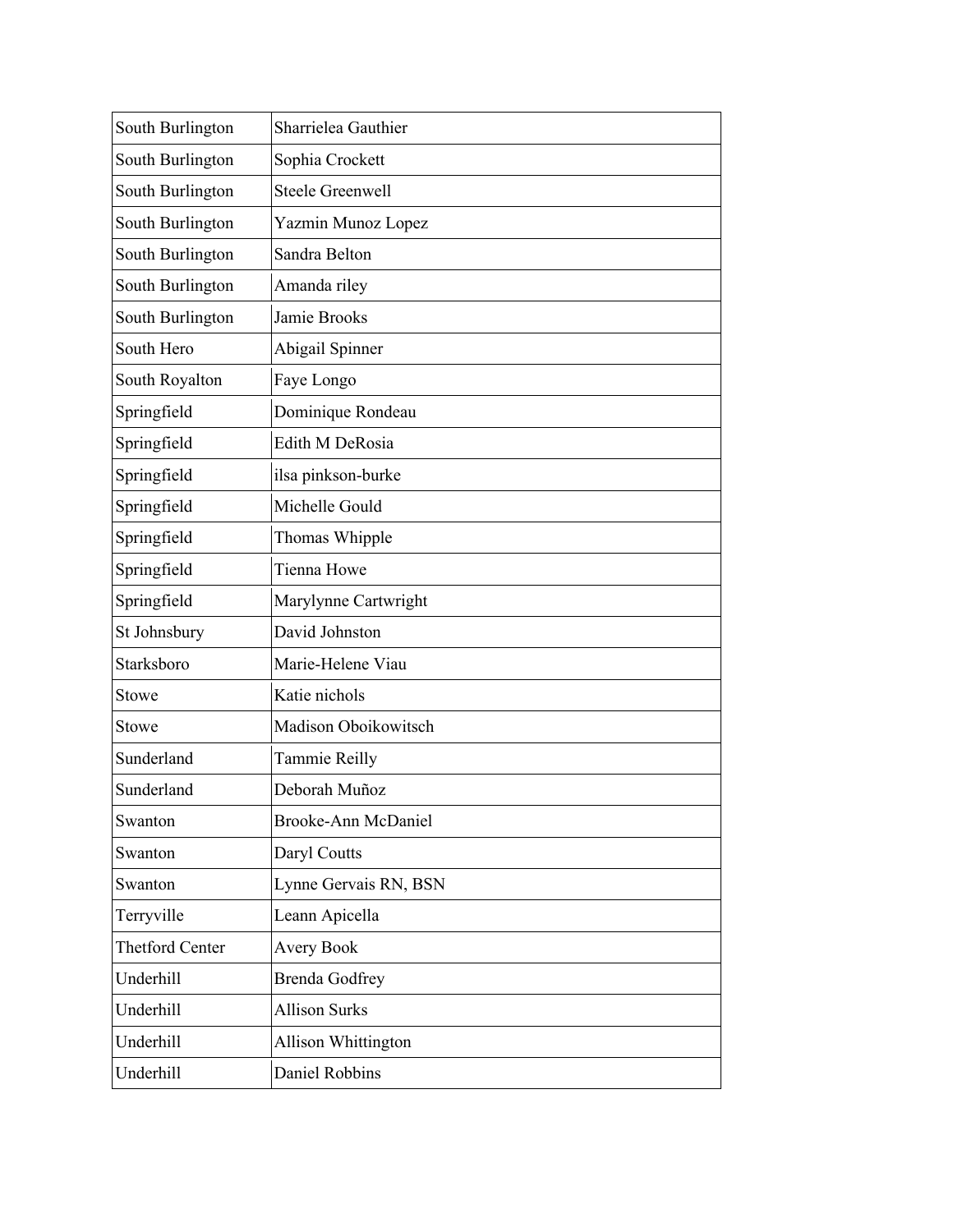| Underhill        | Krysten Farrell           |
|------------------|---------------------------|
| Waitsfield       | Heidi Harmon              |
| Waitsfield       | Jeremy Gulley             |
| Wallingford      | Lisa Cotrupi              |
| Warren           | Kirsten Ronci             |
| Warren           | Sue-Ellen Booher          |
| Washington       | Lily Trombley             |
| Waterbury        | Amanda Reardon            |
| Waterbury        | Brenda Quenneville        |
| Waterbury        | Carmen                    |
| Waterbury        | Samantha Selkirk          |
| Waterbury        | Samantha Selkirk          |
| Waterbury        | Seth Kunkle               |
| Waterbury        | <b>Therese Dinneen</b>    |
| Waterbury Center | <b>Brad Moskowitz</b>     |
| Waterbury Center | Caitlin Guilbert          |
| Waterville       | Joanna M kelly            |
| Weathersfield    | Chelsea Chase             |
| West Burke       | Alia Thabit               |
| West Chazy       | Marjorie Peryer           |
| Westford         | <b>Ann-Marie Marvin</b>   |
| Westford         | Kitty Emerson, RN         |
| Westford         | <b>Sharon Derner</b>      |
| Westminster      | Cyndi MIller              |
| Westminster      | Joyce Sullivan            |
| Westminster      | Margie Ferry              |
| Weybridge        | <b>Emily Landenberger</b> |
| Williston        | Allison Fortuna           |
| Williston        | Cullen Bostock            |
| Williston        | <b>Everett Ware</b>       |
| Williston        | Hannah Smith              |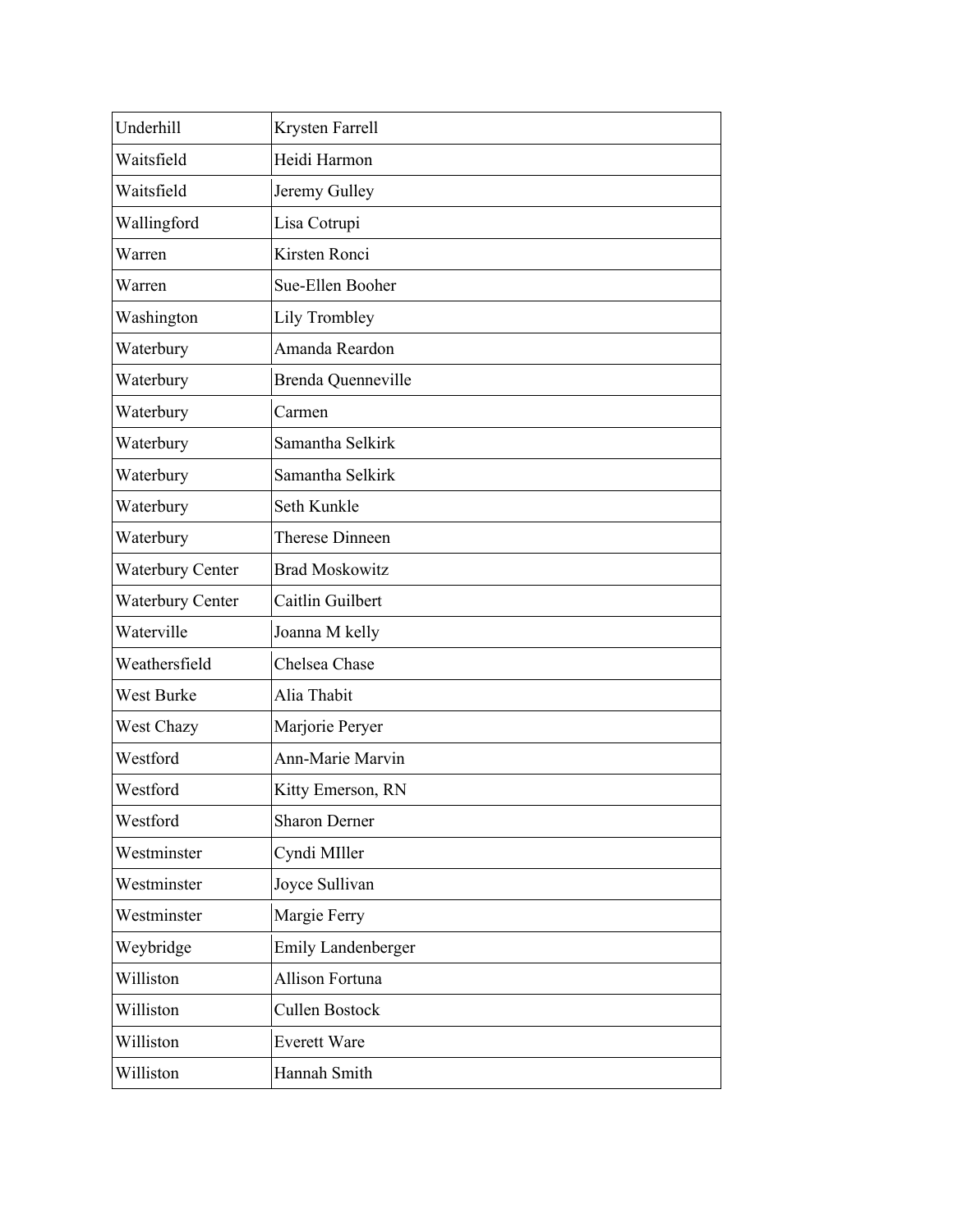| Williston | Hughes Labrie RN      |
|-----------|-----------------------|
| Williston | Jessenia Gonzalez     |
| Williston | Jessica Schwartz      |
| Williston | Juliana blais         |
| Williston | Kelsie                |
| Williston | Louise Shelley        |
| Williston | Melanie Catone        |
| Williston | Natalie Lodge         |
| Williston | Nicole Poquette       |
| Williston | Rachel Rudder         |
| Williston | Rebecca Randall       |
| Williston | <b>Sharon Griggs</b>  |
| Williston | <b>Susie Snow</b>     |
| Williston | <b>Suzanne Conrad</b> |
| Williston | Zachary Moller-Marino |
| Winooski  | <b>Brooke Bento</b>   |
| Winooski  | Caitlin Durkin        |
| winooski  | Diana Grinberg        |
| Winooski  | Emily Cryan           |
| Winooski  | <b>Emily Parnell</b>  |
| Winooski  | Erica Lyon            |
| Winooski  | Eva Nunan             |
| Winooski  | James Richmond        |
| Winooski  | Jennifer Erwin        |
| Winooski  | Kalitha Playter       |
| Winooski  | Karen Aureli          |
| Winooski  | Kathryn Asch          |
| Winooski  | Kelly Roy             |
| Winooski  | Lacey Gibbs           |
| Winooski  | Laura Frangipane      |
| Winooski  | Lauren Myer           |